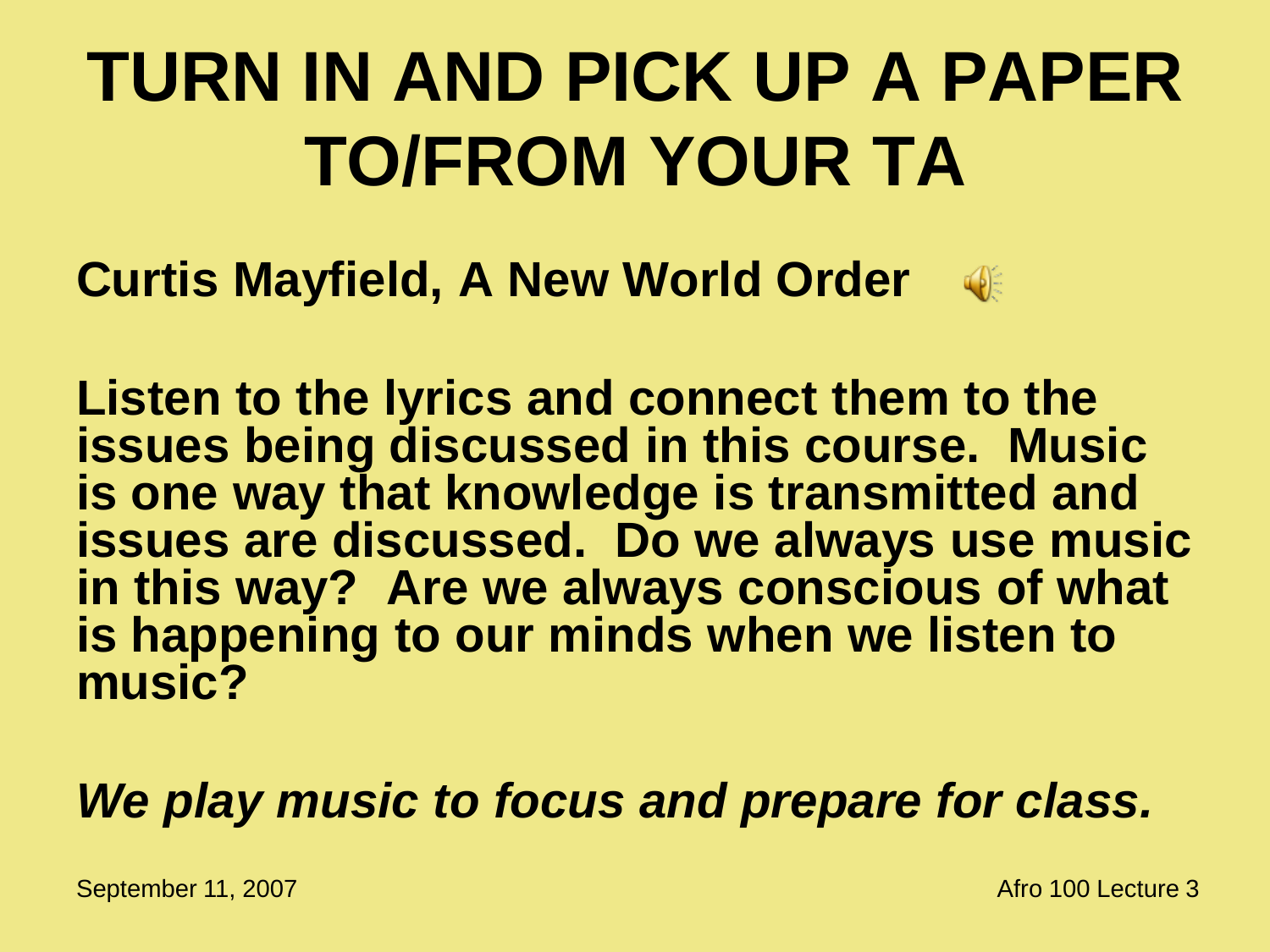

AFRO 100

# Class

The fundamental issue is: how do I feed and care for myself and my family? How do I work or get resources, and how do I plan to maintain a good quality of life for now and in the future? Or, was I born rich?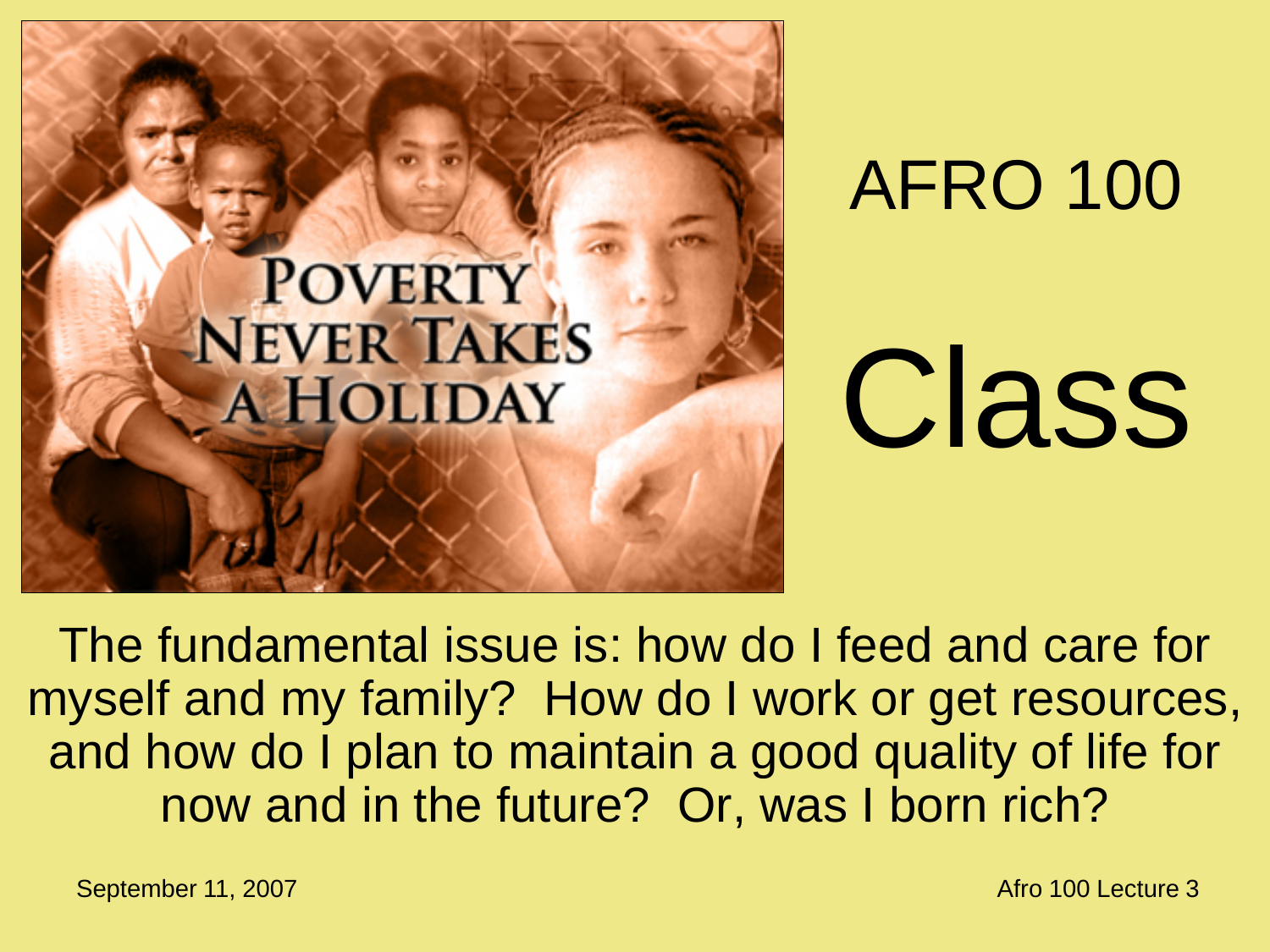## **CLASS: two alternative approaches**

#### **Social Stratification**

- **a. Objective: a ranking of income, education, and occupation**
- **b. Subjective: a ranking of social status based on socio-cultural values**
- **Power**
	- **a. Objective: ownership and control of the means of production vs labor**
	- **b. Subjective: control of the ruling ideas**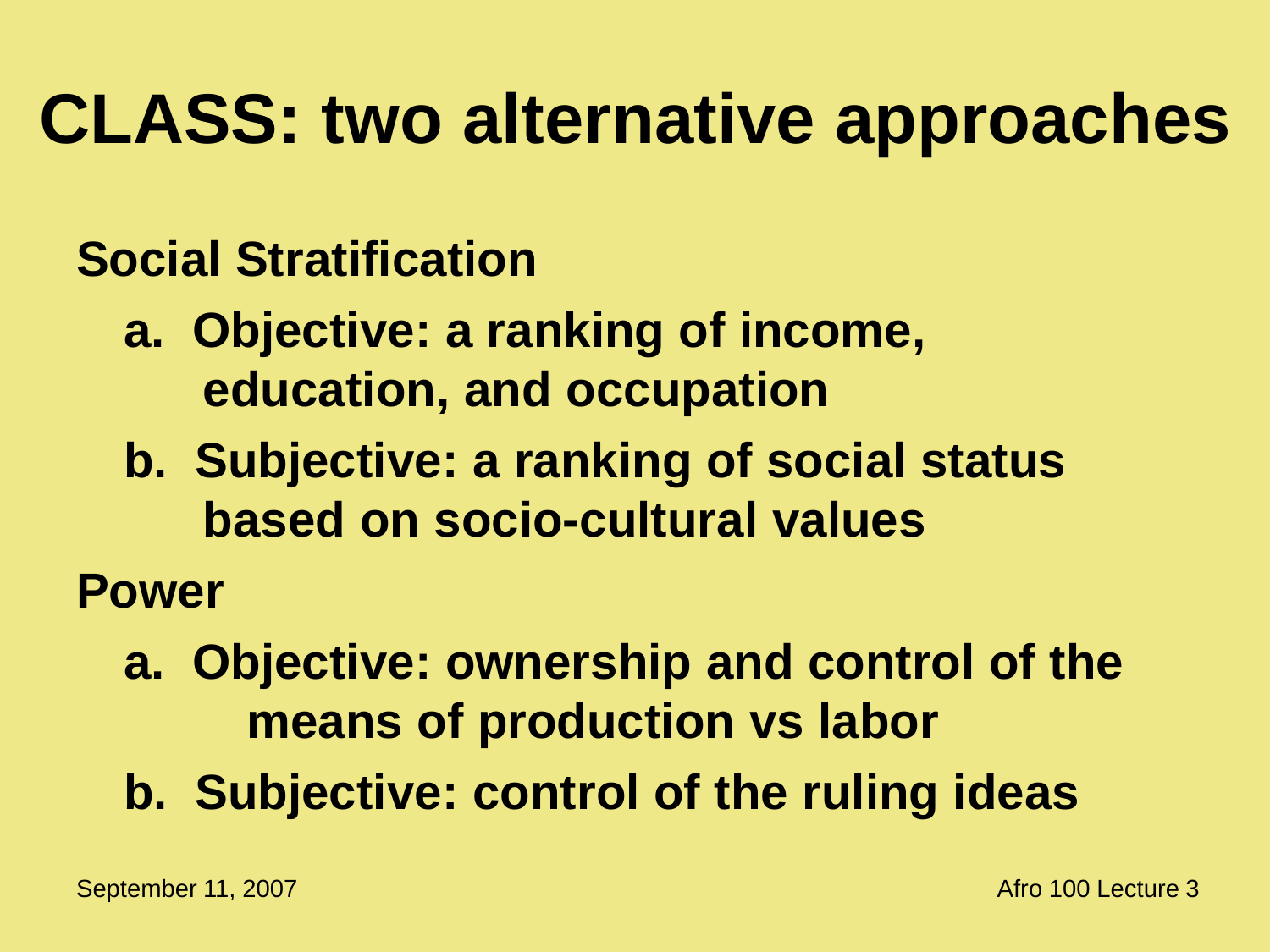

## **Max Weber 1864-1920**

**The systems of class, status and party are all at work. The main issue is ones market position, social standing in the community, and role in the political process.**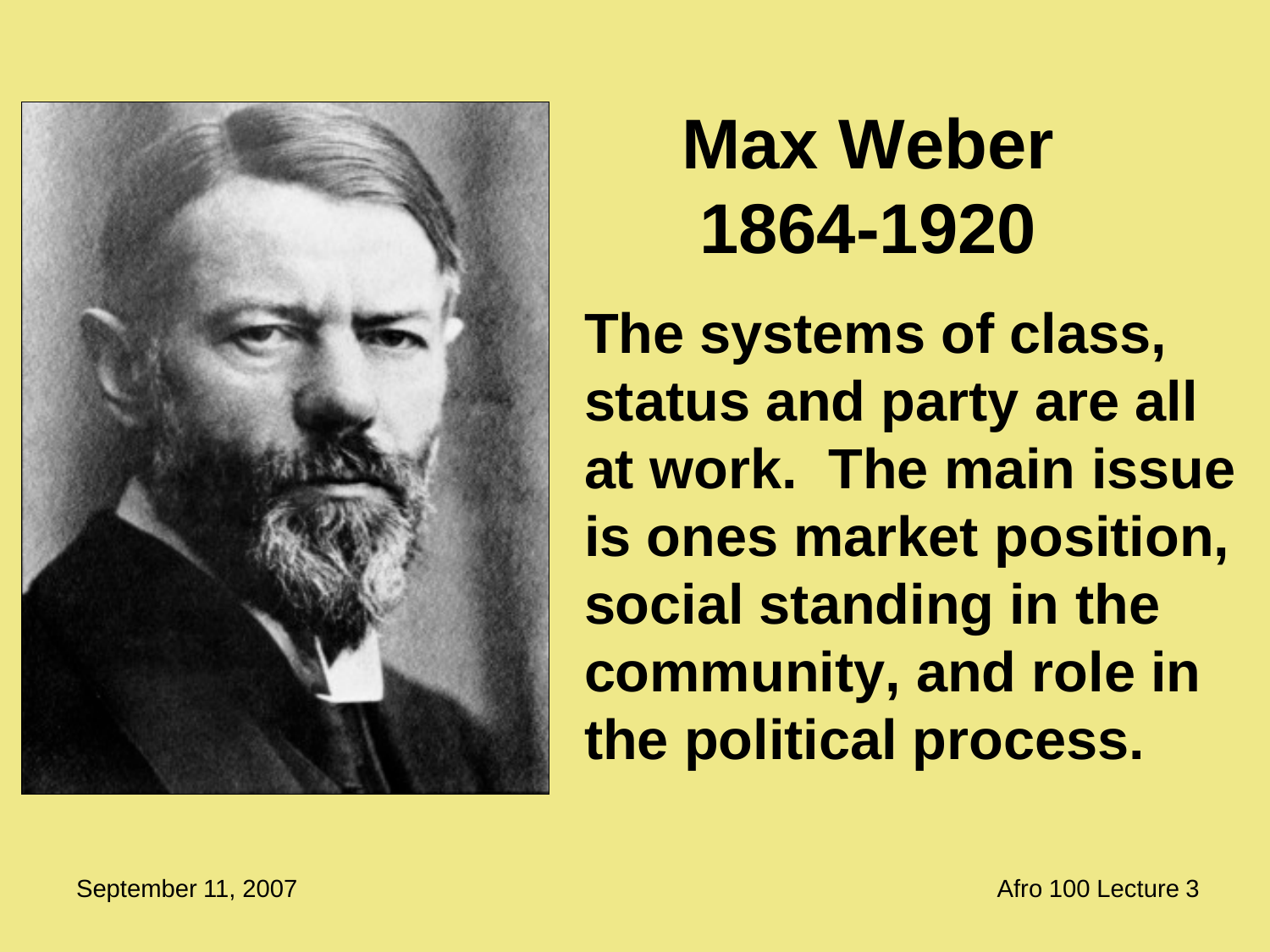## **E. Franklin Frazier 1894 -1962**

**The stratification of the Black population can be described best by income, educational, and occupational status. In addition, the cultural values of different classes have to be considered.**

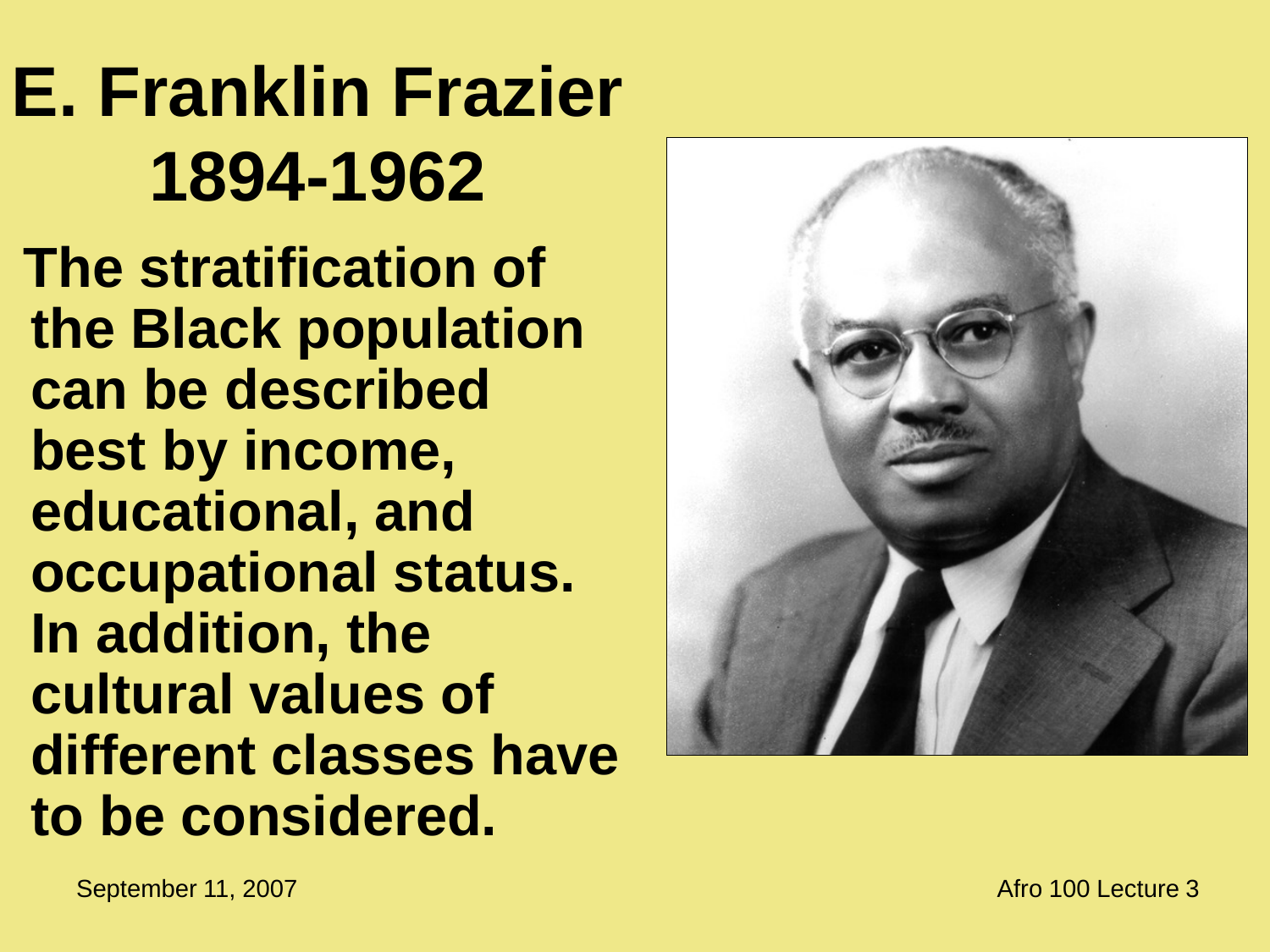

## **Karl Marx 1818-1883**

**Every stage of history is shaped by technology and the struggle between the owners and the workers. The struggle is for power over the means of production to run the economy and the state, including the military and the police.**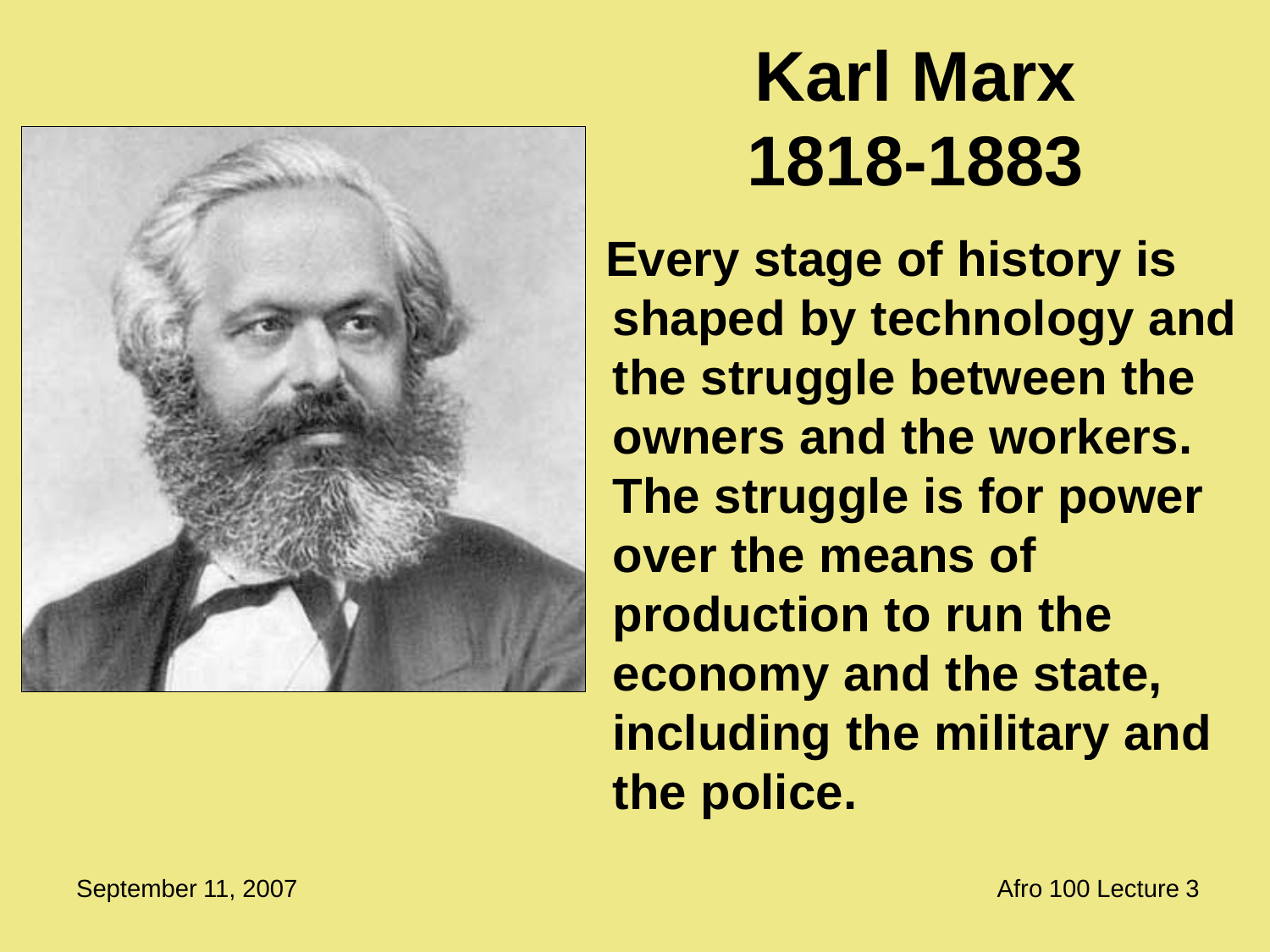## **W. E. B. Du Bois 1868 -1963**

DuBois combined a study of political economy, sociology and history. He analyzed the Civil War and Reconstruction in terms of class struggle. In 1921 he stated he favored for Blacks what had happened in Russia in 1917.

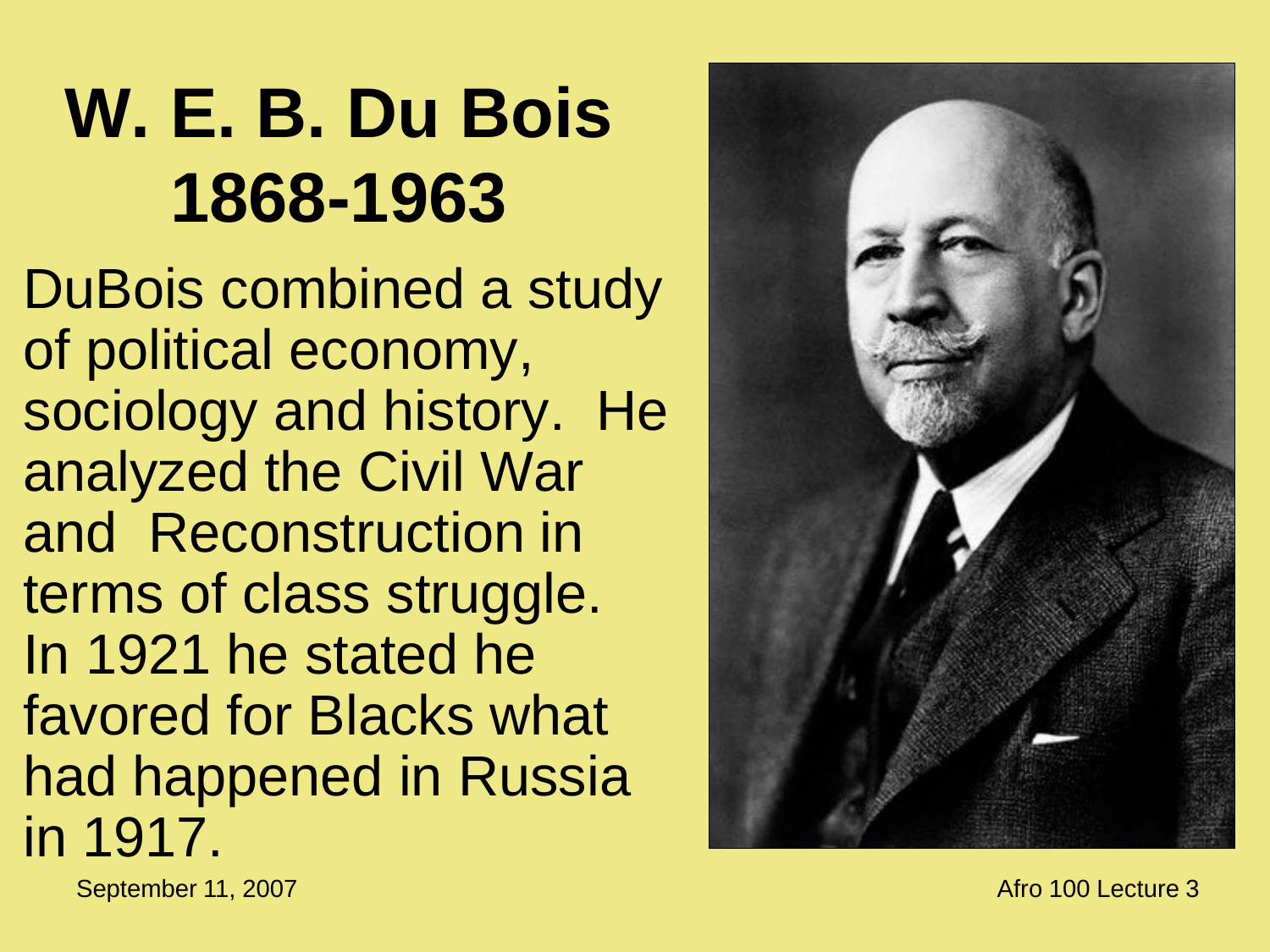## **Black Studies approach to class**

- **1. Use both concepts (stratification and power) when appropriate.**
- **2. All studies of class should be empirically based, replicable, and published.**
- **3. All discussion should clarify the role of different classes in their respective historical struggles.**
- **4. All discussions of class should clarify the differences, if any, between Blacks and white of the same class as well as different classes.**
- **5. All discussion of class should make comparisons throughout the African Diaspora.**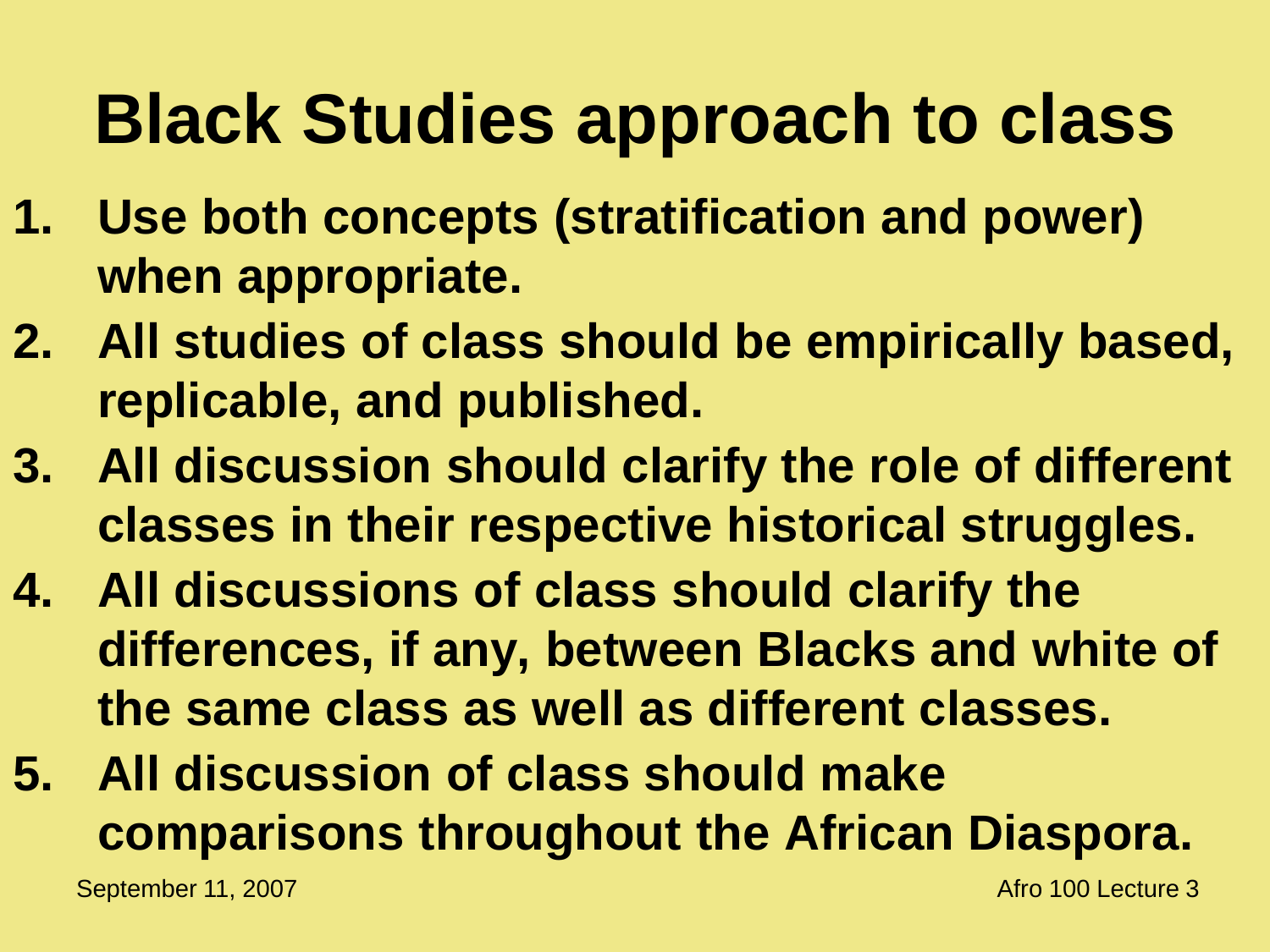**Wiki on Social Class Basic coverage: a. Global b. Scholars**

#### **Weakness:**

**a. Only focus on middle class b. No discussion of class struggle**

**Deutsch** Che freie Enzyklopadie 508 000+ Artist

WIKIPEDIA

English

The Free Encyclopedia

1.122.000+ articles

Swenske

Den frui encyklopedin

LIFT DOOR artistan

Francais

L'encyclopédie libre

606 550 Family 8

Italiano

z leociclopedia libera

221.000+ was

日本語 コリーの長車車

17 000 E.B.

Potekt Wolna encyklopedia **Sanach é dobré Station** 

> Nederlands De vroe encyclopedie 345-0004 artifaters

Portugués A enciclopédia livre 203 500 + artises

Español La enciclopedia libre 177 000+ articulas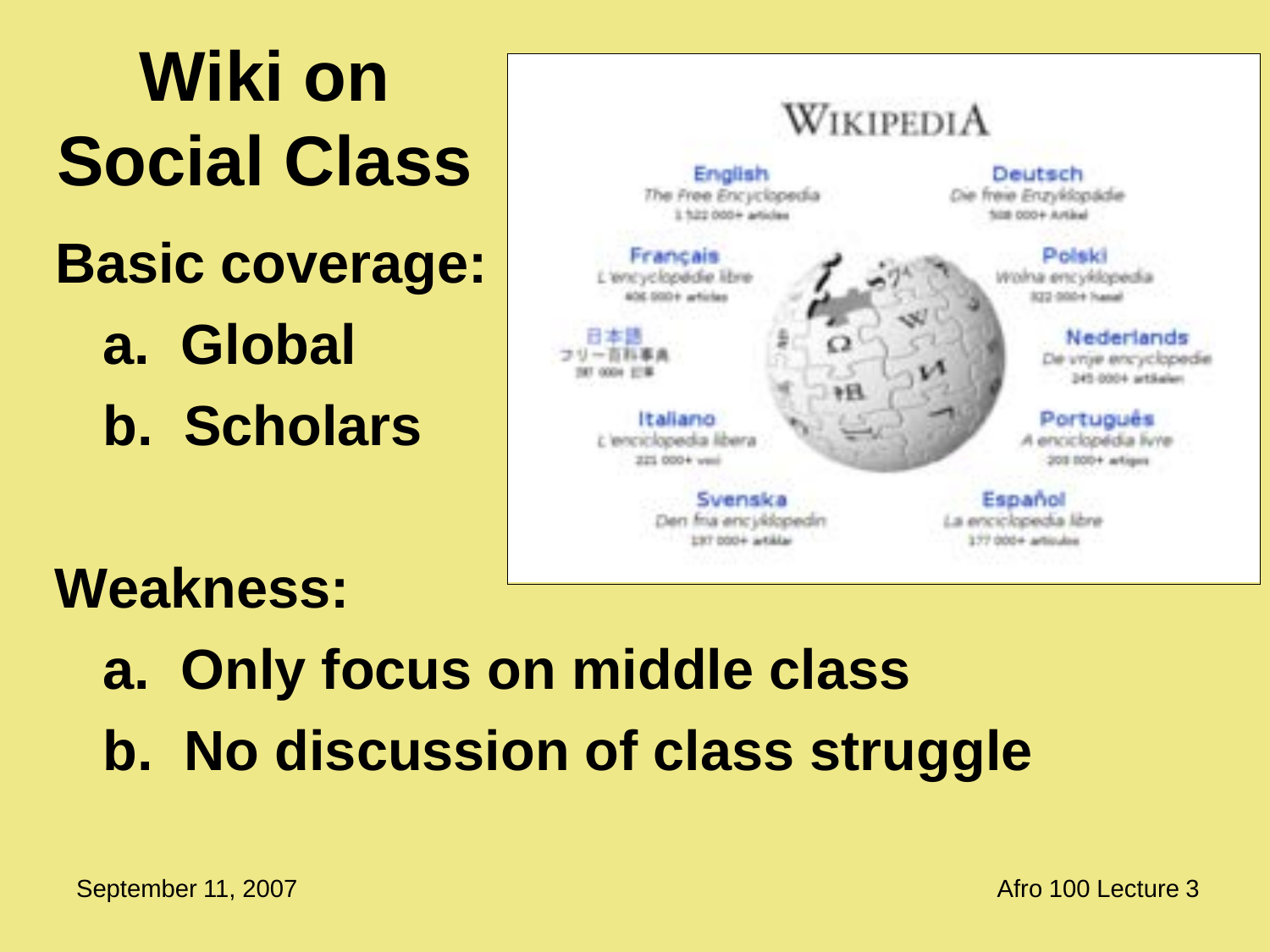**The logic of Black history:** modes of social cohesion, modes of social disruption

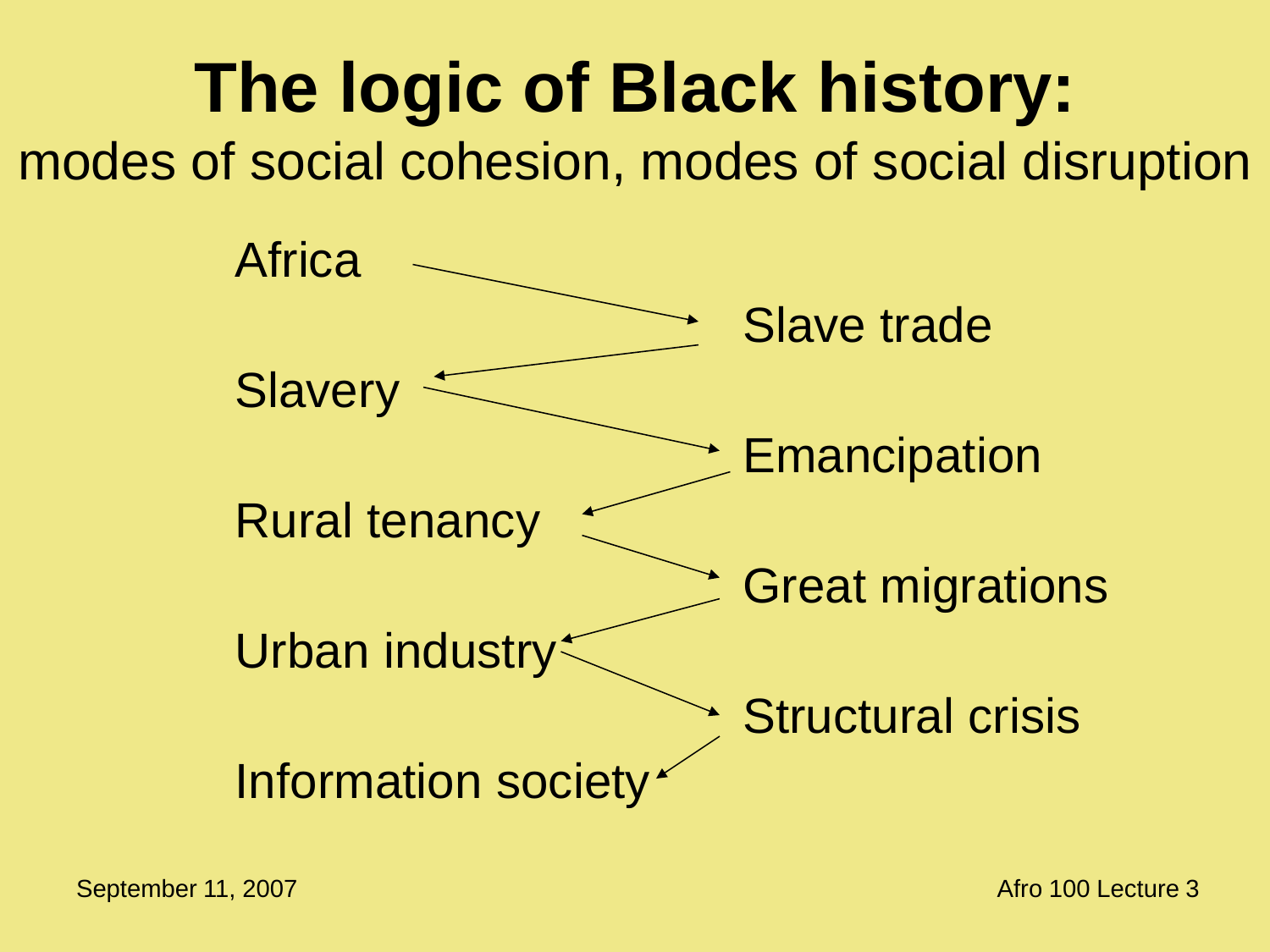## **History of class and class struggle: Slavery and capitalism**

**The main class relations were slaves and the owners of slaves. The rule of the slave master was by brutal force. The majority of slave owners had few slaves, but the power was in the hands of the big plantation owners. Slavery was an engine of the capitalist system as well as an obstacle to its development.** 

**What was the role of technology?**

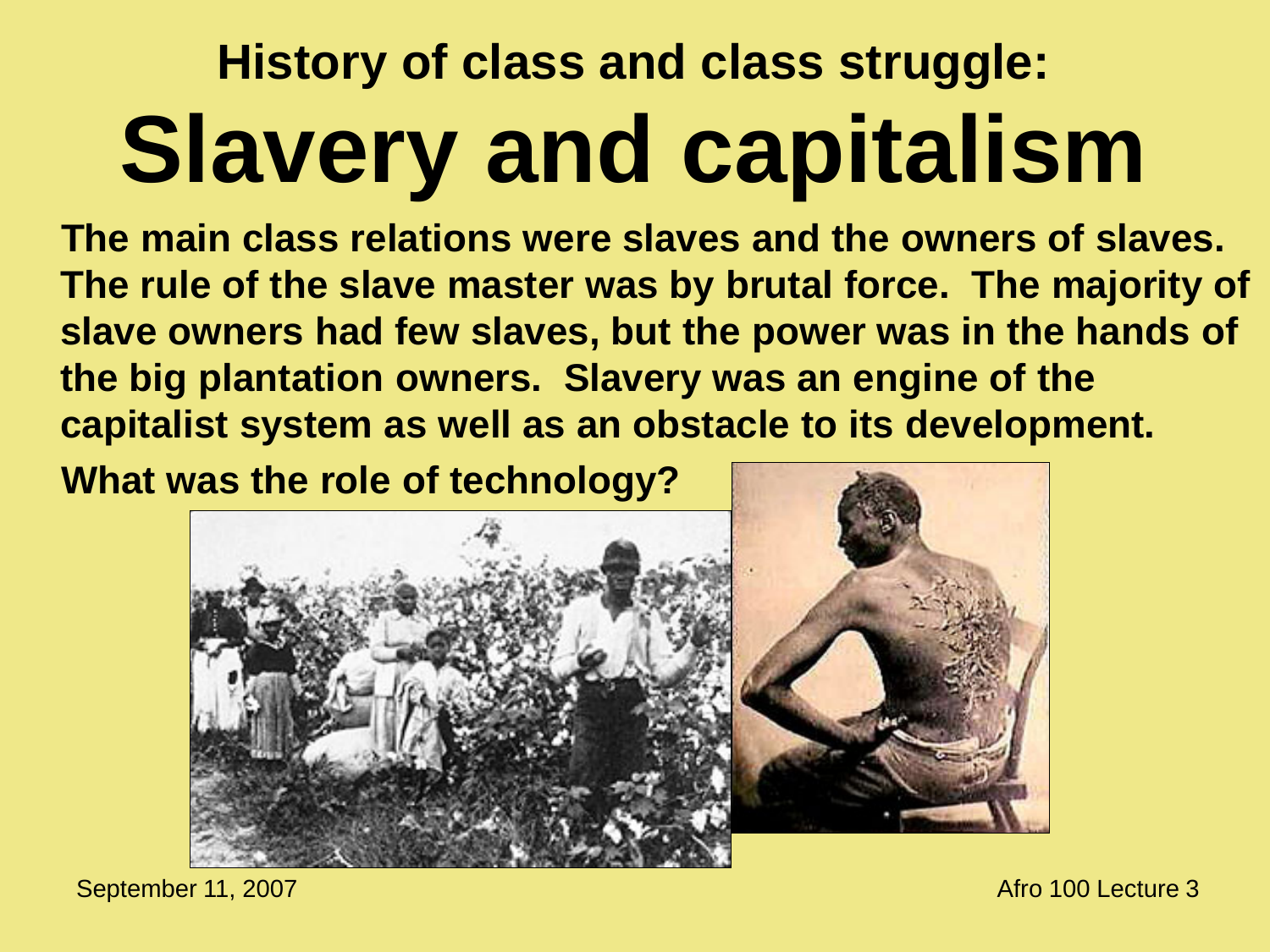### **History of class and class struggle: Sharecropping and the National Question**





**The African American nation was formed in the Black Belt South, based on family labor, church organization, blues and African retentions. The main factors were rural isolation, concentration, and exploitation. What was the role of technology?**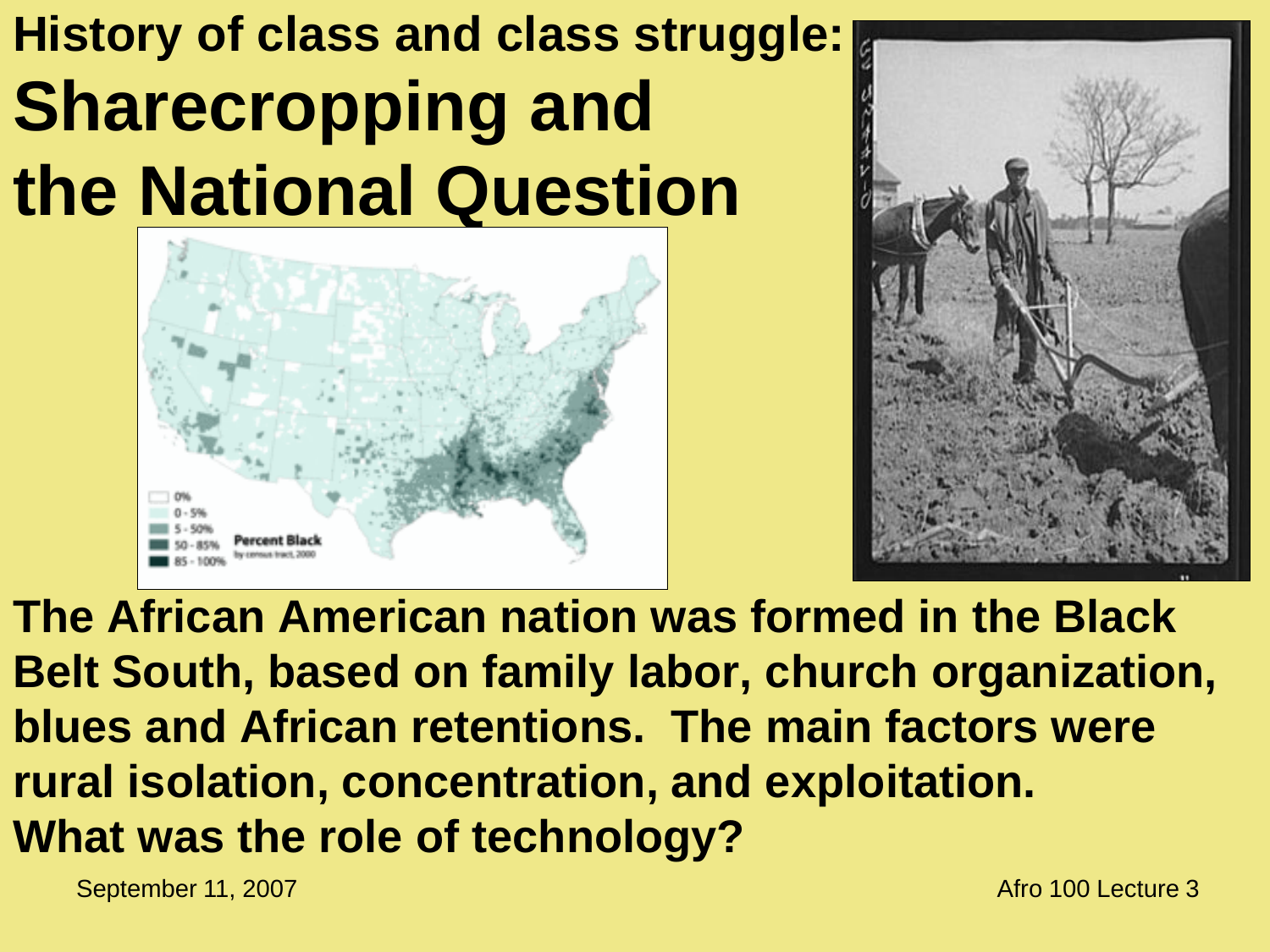### **History of class and class struggle: Black industrial workers and changes in the Black Middle Class**



Two Great Migrations led to Black workers being concentrated in northern cities. This was a radical transformation from South to North, from rural to urban, from agricultural to industrial. Time changed, literacy requirements changed, and family structure changed. Ghetto businesses opened.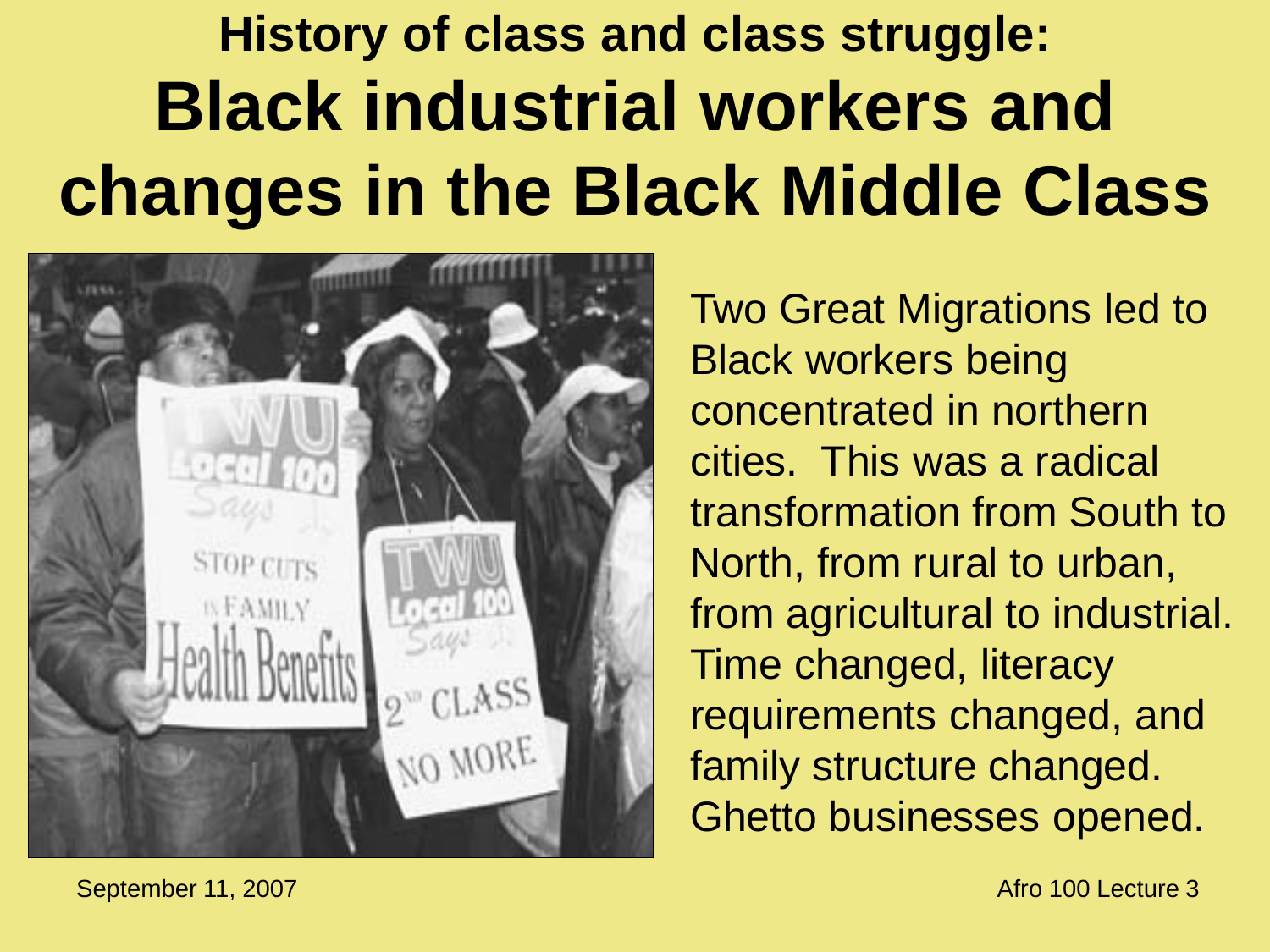## **History of class and class struggle: The technological revolution**

African Americans were captured and brought to this country to work. When African Americans don't work their lives degenerate and bad things happen. What is going to happen when there is very little if any work – no jobs?

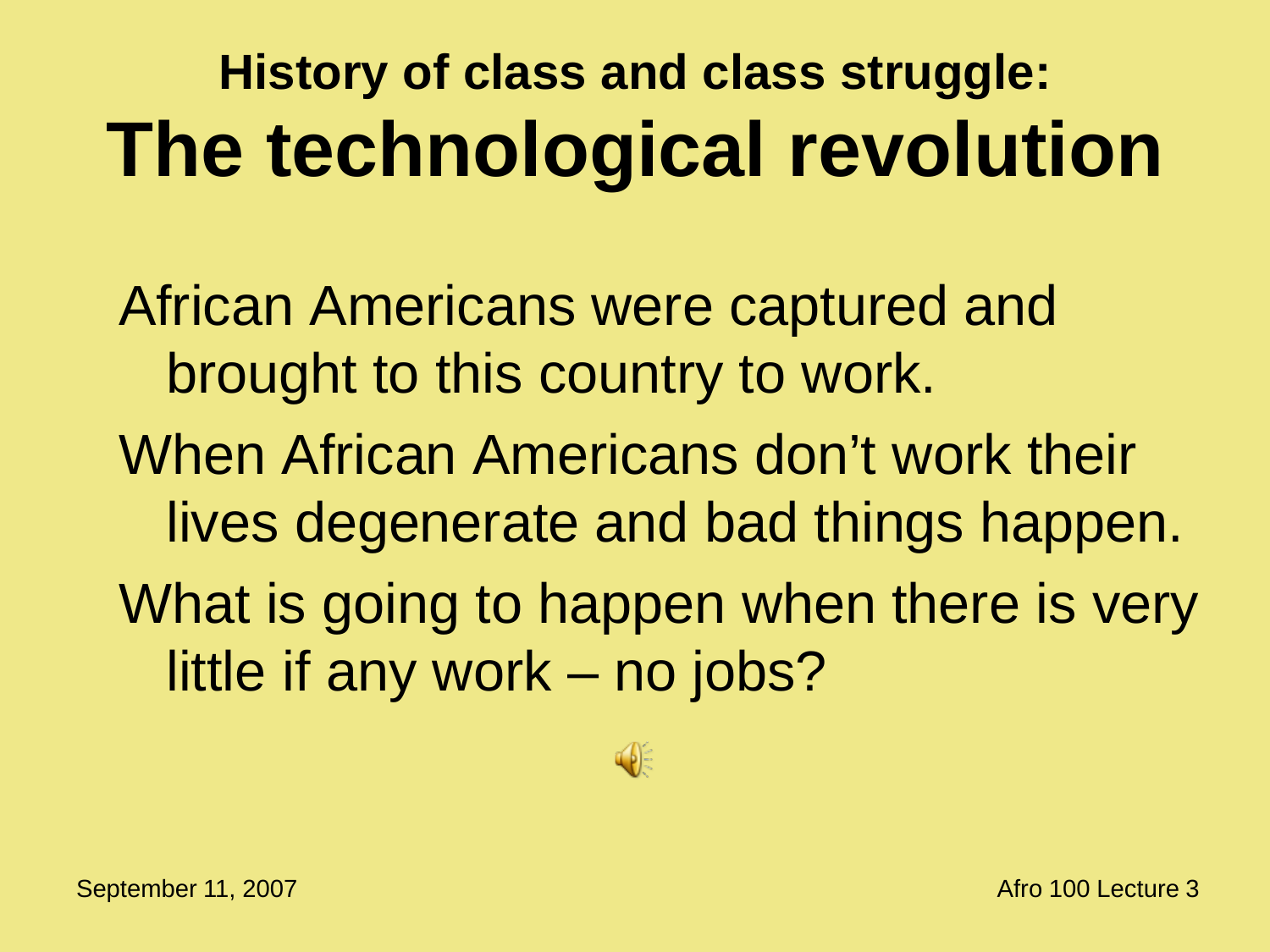**History of class and class struggle: Social Class and Black People 2007**

- **The Black capitalist class: main income from ownership, especially stocks**
- **The Black middle class: main income from professional jobs and family businesses**
- **The Black working class: main income from jobs with little freedom of decision making**
- **The Black anti-class: main income insecure from government and underground economy**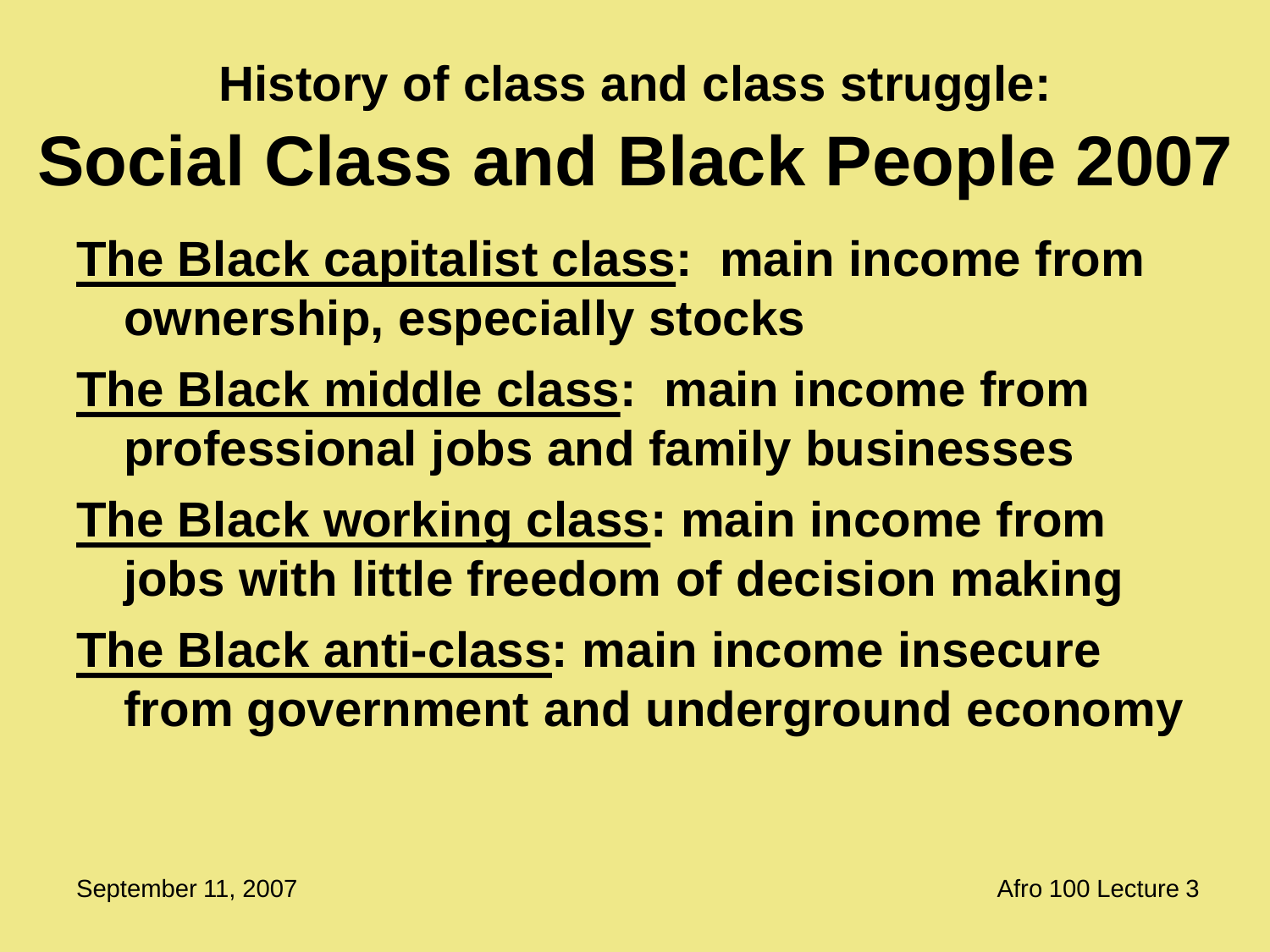## **The Black capitalist class**



Of the "5,572 total board seats for Fortune 500 companies, 449 belong to African Americans.

These 449 seats are distributed among 255 African Americans, many of whom serve on more than one corporate board. Forty-five serve on at least three boards, 60 are on two boards and 150 serve on one."

http://www.umich.edu/news/index.html? John Johnson 1918-2005 Releases/2005/Feb05/r021705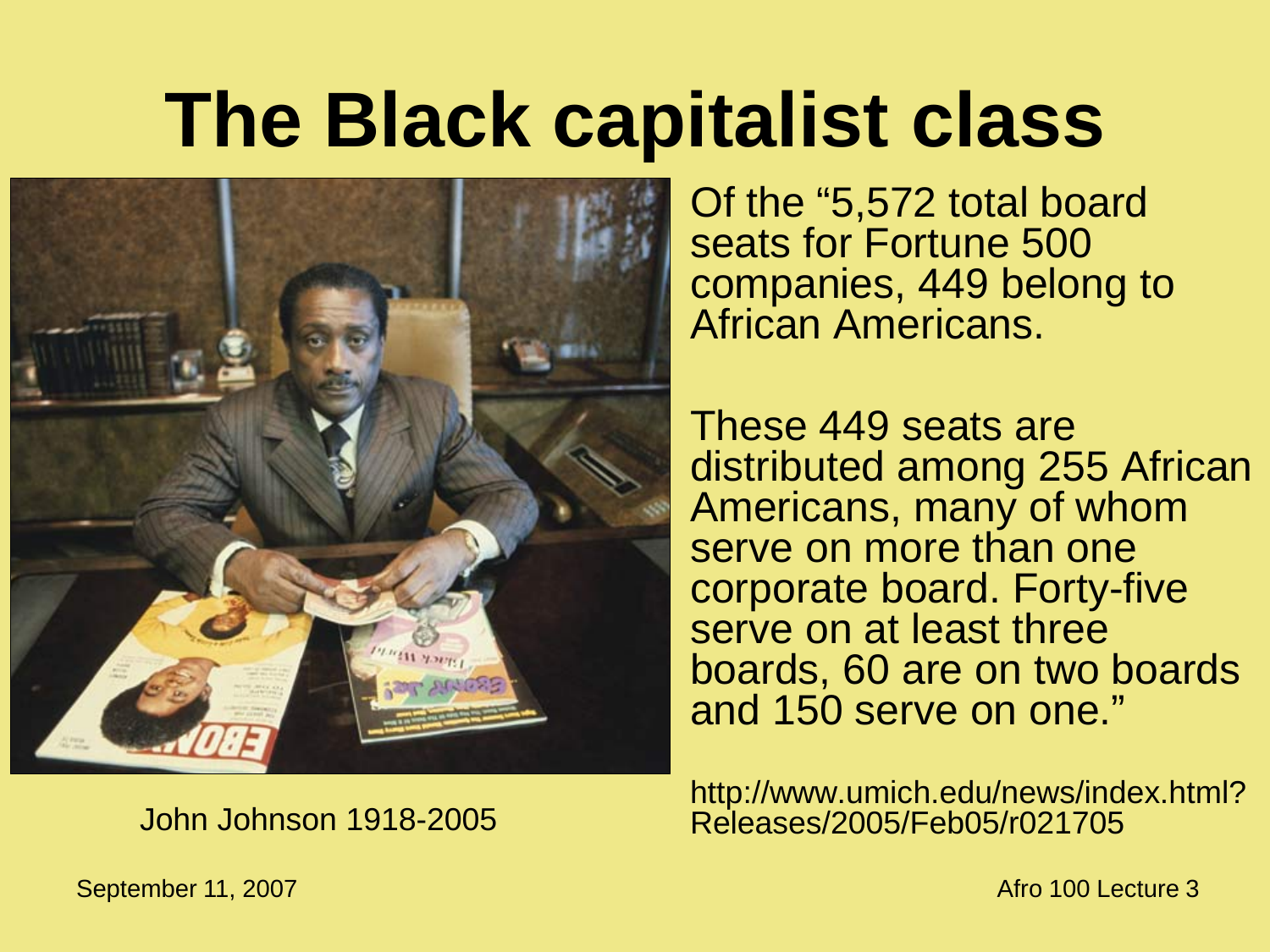## **The Black middle class**



**The shift in the Black middle class: from entrepreneurship to the professions. A college education is the ticket into the middle class.**



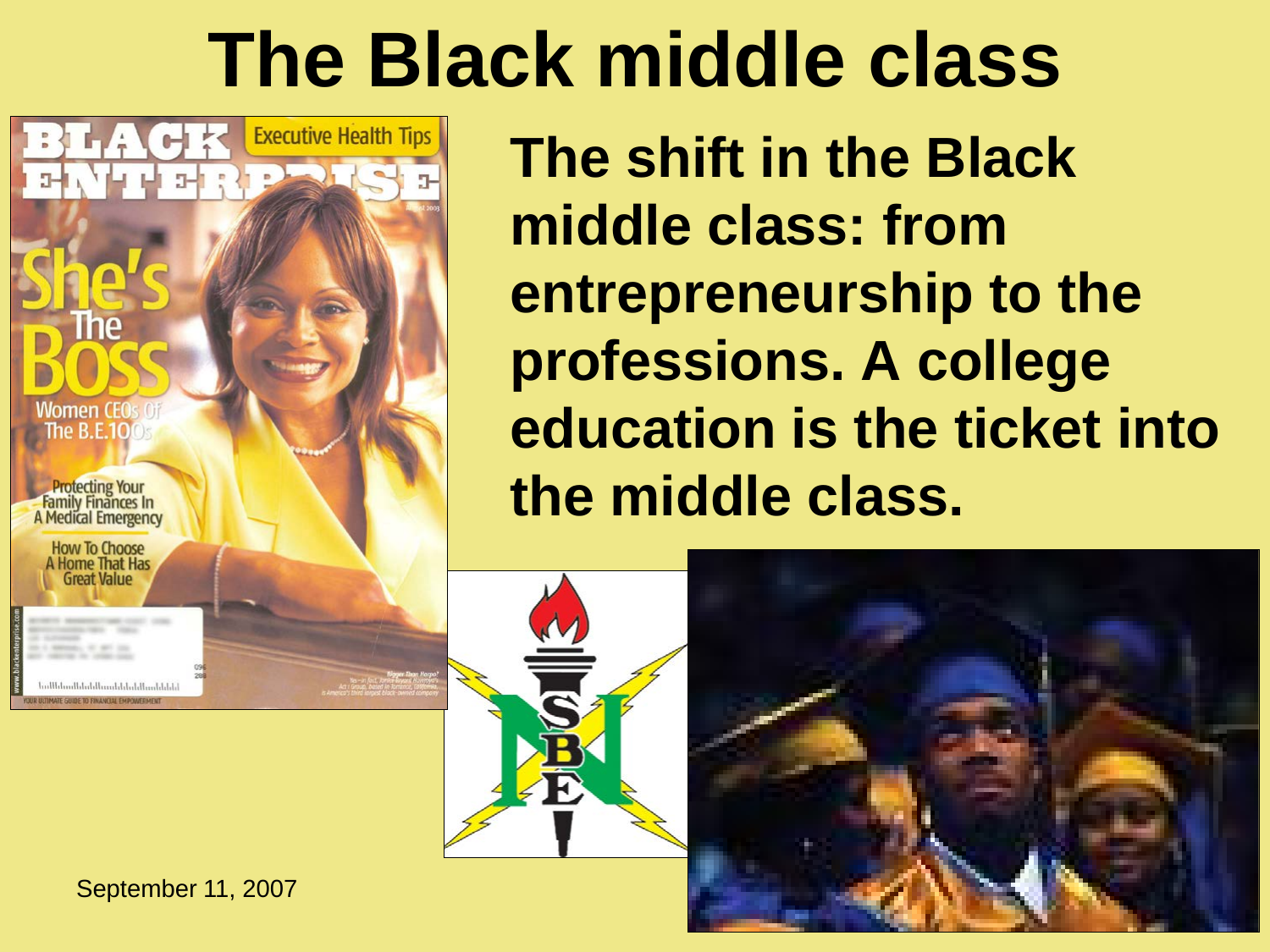## **The Black working class**



**From production work to service work, but still low tech, not info tech. The danger is being left behind.**

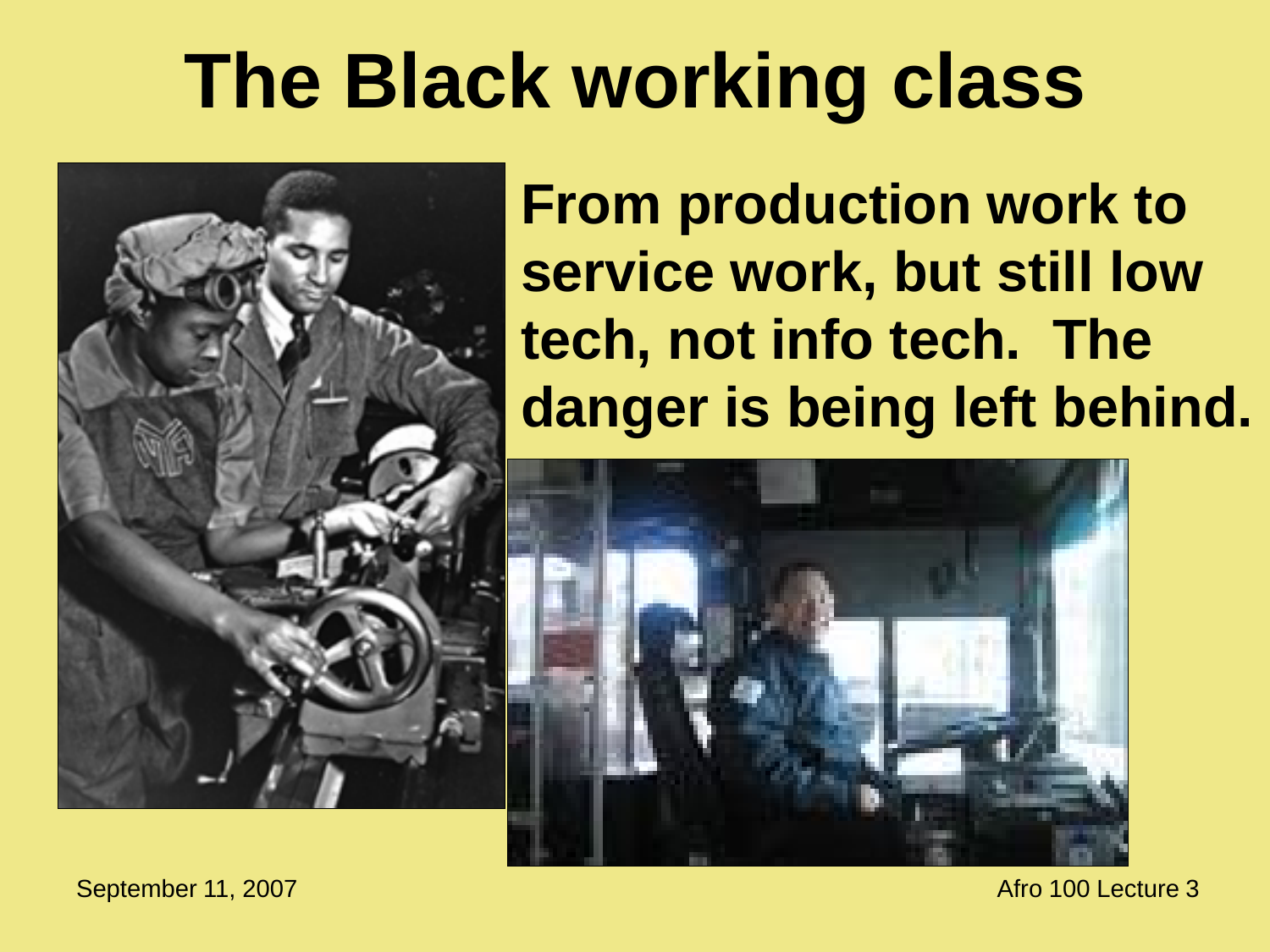## **The "outsiders – the anti-class"**



**Almost 20% of Black people will never have a good job, and will be marginalized, criminalized, and liquidated. The system has no future for this class.**



September 11, 2007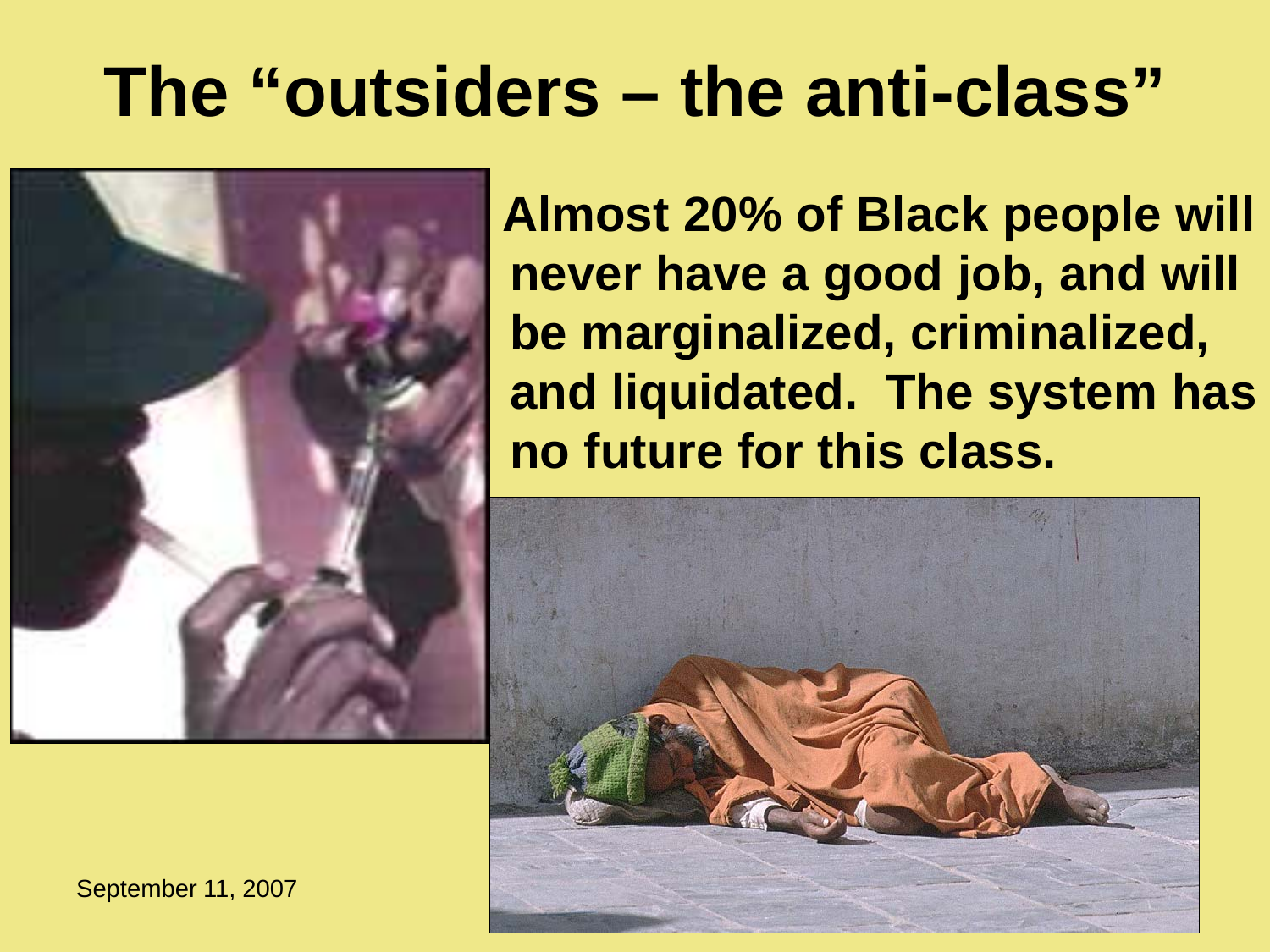## **History of class and class struggle: Reform and Revolution**

**Black people have always been victimized in the US, a great crime against humanity. Reform has always been on the agenda, and people have fought on every issue.**

**Revolution, the end of our problems, has always been a dream, a vision, a hope.**

**There are few times when revolution is on the agenda, and one is now. Fundamental change is taking place everywhere.**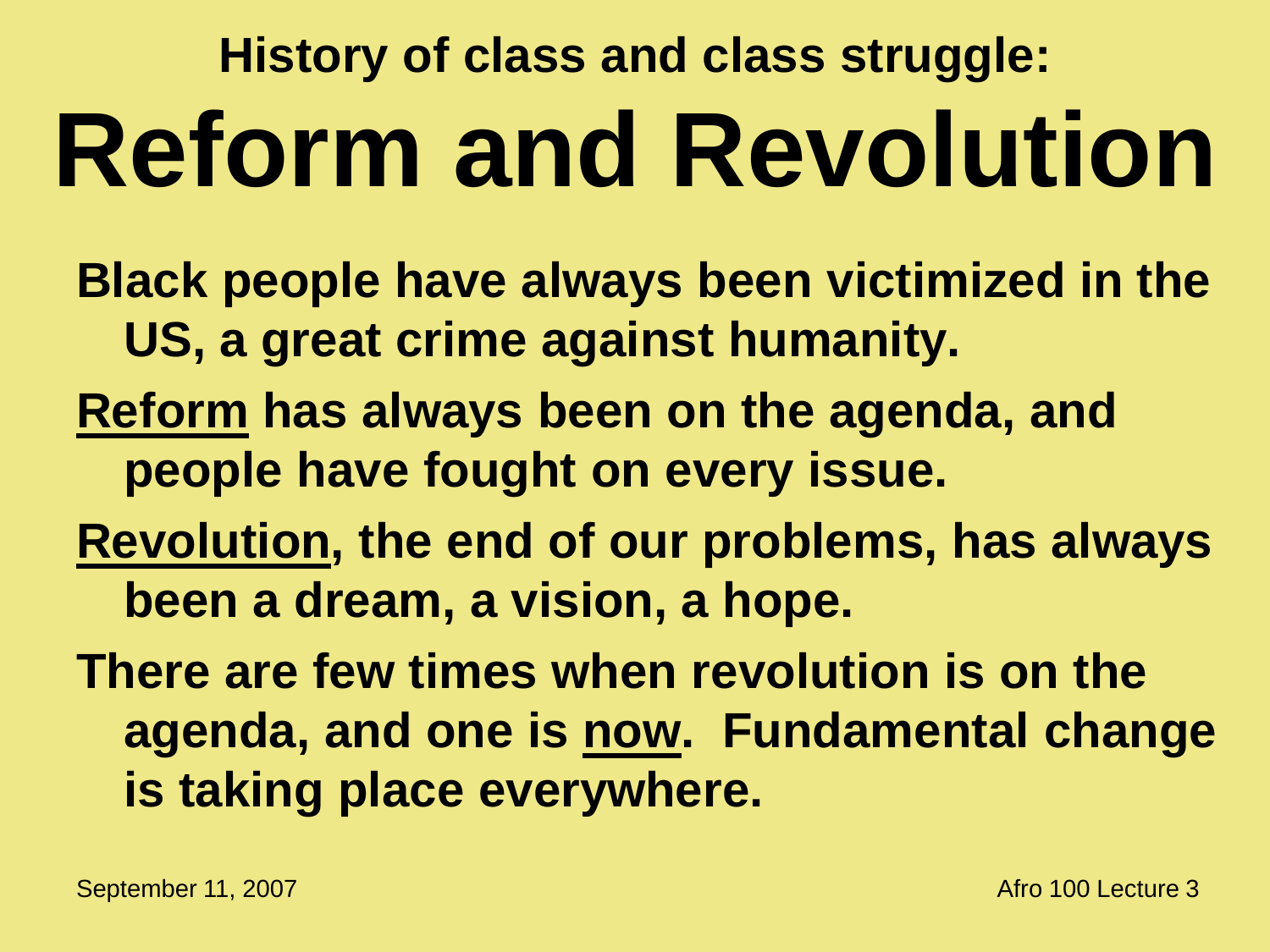## **A revolutionary moment is now**

There is a technological revolution taking place. There is also a social revolution taking place. The Hacker is a technology revolutionary who creates and transforms. Who will take information technology into Black culture and make it dance and sing?

"The hacker ethic" University of Toledo class project in Black Studies

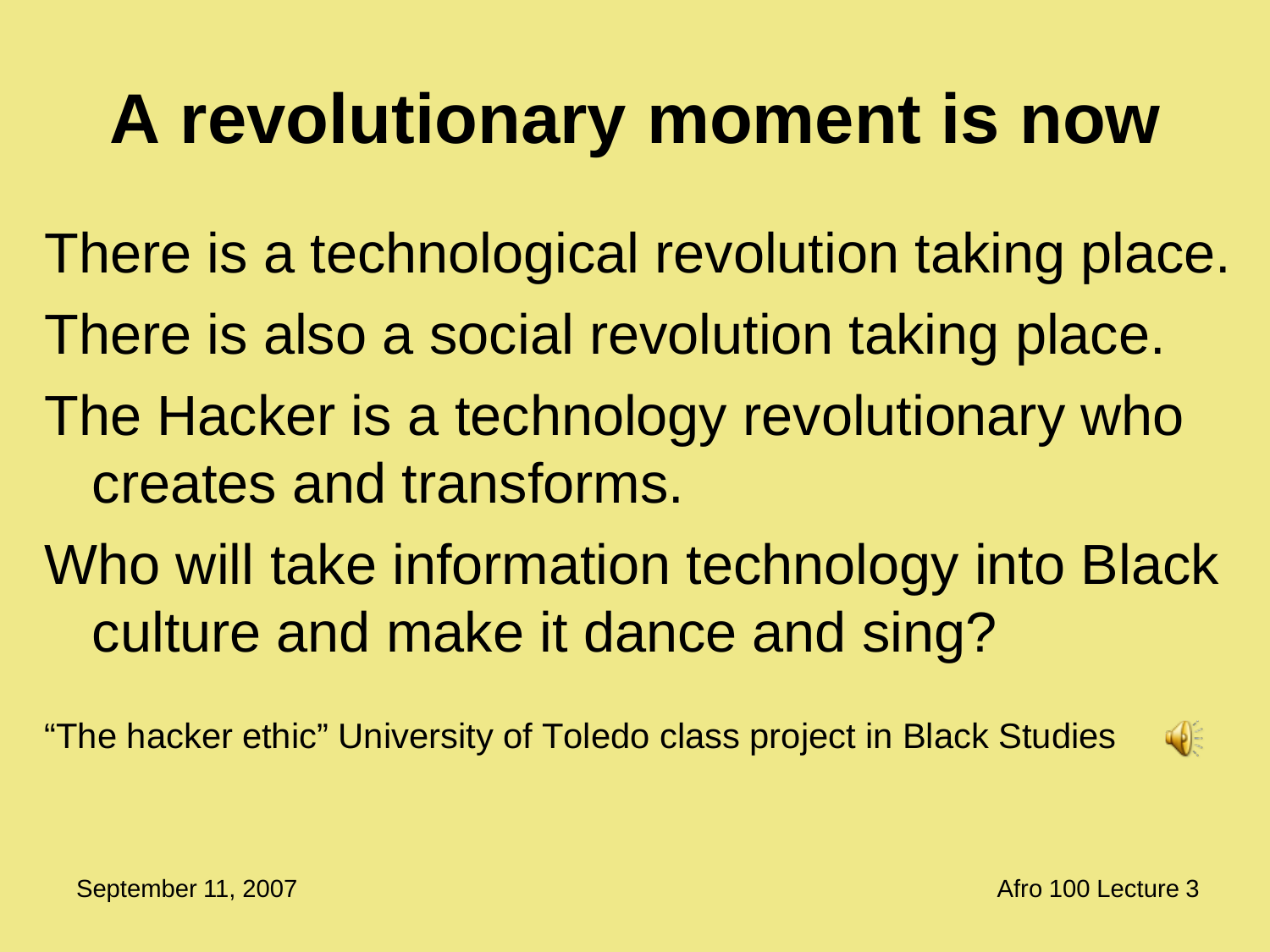### **U.S. Census**

The Bureau of the Census is in the Department of Commerce, and was written into the US Constitution

|                                                                                             |                                                | <b>Census.gov</b>                                                                                                                                                                                            |                                                                                                                            |
|---------------------------------------------------------------------------------------------|------------------------------------------------|--------------------------------------------------------------------------------------------------------------------------------------------------------------------------------------------------------------|----------------------------------------------------------------------------------------------------------------------------|
| <b>Census Bureau</b><br>U.S                                                                 |                                                |                                                                                                                                                                                                              | Subjects A to Z   FAQs   Privacy Policy   Help                                                                             |
| In ome, Poverty &<br>ealth Insurance<br>Coverage                                            | <b>United States</b><br>Census<br>2000         | GO<br>C FAQs C Census.gov<br><b>SEARCH:</b><br>Your Gateway to Census 2000 · 2010 Census · Census 2000 EEO Tabulations · Summary File 4 (SF 4) ·<br>Summary File 3 (SF 3)                                    | Data Finders<br><b>Population Clocks</b><br>U.S. 302,829,772<br>World 6,617,289,957                                        |
| New on the Site<br>Data Too.<br><b>American FactFinder</b>                                  | People &<br><b>Households</b>                  | Estimates American Community Survey Projections Housing Income   State Median Income Poverty<br>Health Insurance International Genealogy More                                                                | 03:11 GMT (EST+5) Sep 10, 2007<br><b>Population Finder</b><br>city/ town, county, or zip                                   |
| <b>Jobs@Census</b><br>Catalog<br><b>Publications</b>                                        | <b>Business &amp;</b><br>Industry<br>Geography | Economic Census Economic Indicators Get Help with Your Form NAICS Survey of Business Owners -<br>Government E-Stats Foreign Trade   Export Codes Local Employment Dynamics More<br>Maps TIGER Gazetteer More | or state<br>$\blacksquare$ Go<br>Select a state                                                                            |
| Are You in a Survey?<br><b>About the Bureau</b>                                             | <b>Newsroom</b>                                | Releases Facts For Features Minority Links Broadcast & Photo Services Embargo/News Release<br>Subscription More                                                                                              | Find An Area Profile with QuickFacts<br>Select a state to begin<br>Select a state                                          |
| <b>Regional Offices</b><br><b>Doing Business with Us</b><br><b>Related Sites</b>            | <b>Special Topics</b>                          | Hurricane Data and Emergency Preparedness Census Calendar Training For Teachers & Students<br>Statistical Abstract FedStats USA.gov                                                                          | <b>Latest Economic Indicators</b><br>• Monthly Wholesale Trade: Sales and<br><b>Inventories</b><br>· Construction Spending |
| <b>Understanding</b><br><b>Federal Statistics</b><br><b>Workshop</b><br>October 22-25, 2007 |                                                |                                                                                                                                                                                                              | <b>Economic Indicators</b><br>Select an indicator<br>Select an indicator<br>$\vert \cdot \vert$                            |

September 11, 2007 **Afro** 100 Lecture 3

USCENSUSBUREAU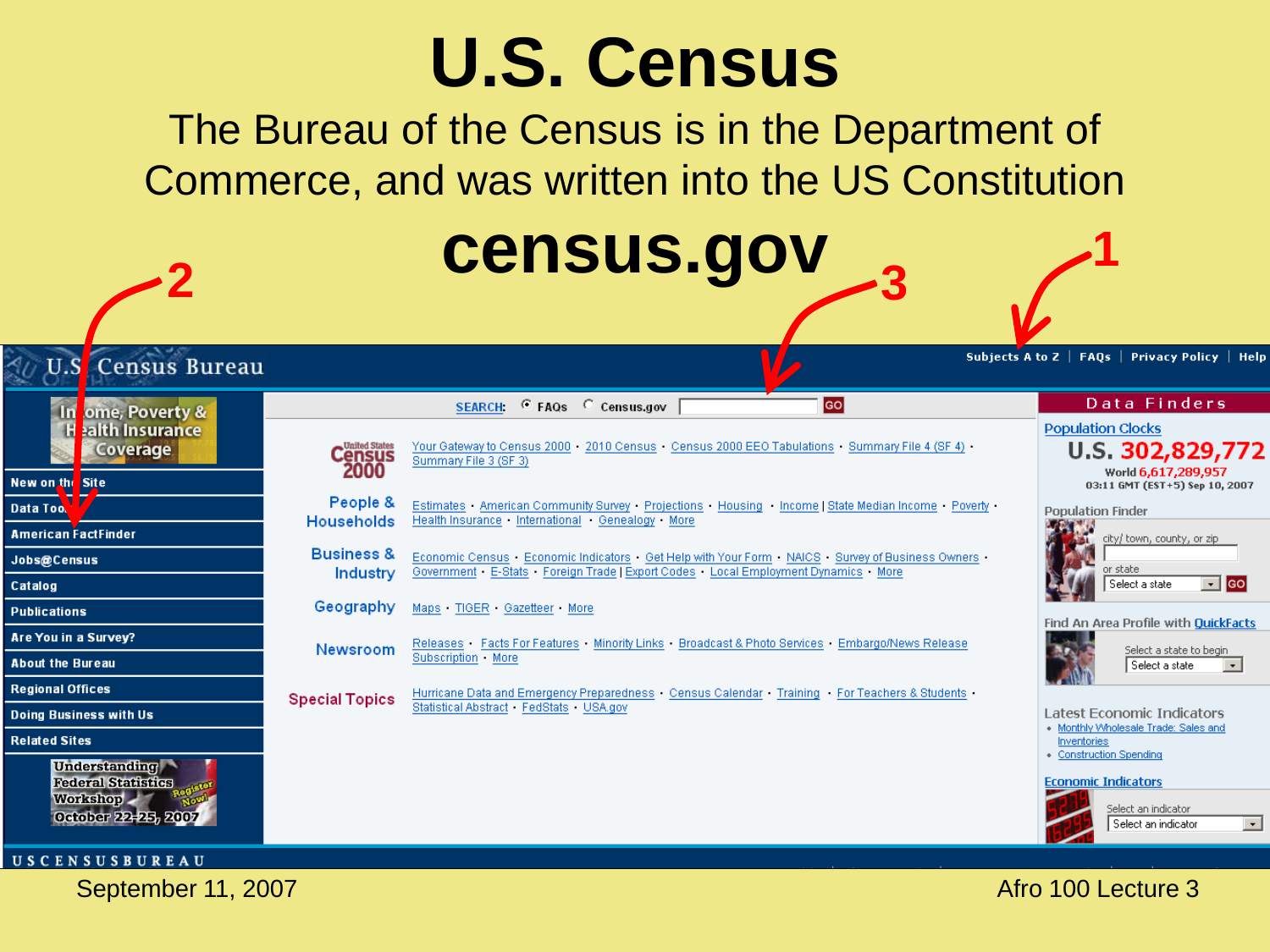## **Census**

**The US Census is the demographic description of the US population every 10 years, from 1790.**

**This is the greatest source of empirical information about the US population, but there are problems.**

- **1. the "race problem"**
- **2. The census undercount**
- **3. the numbers game**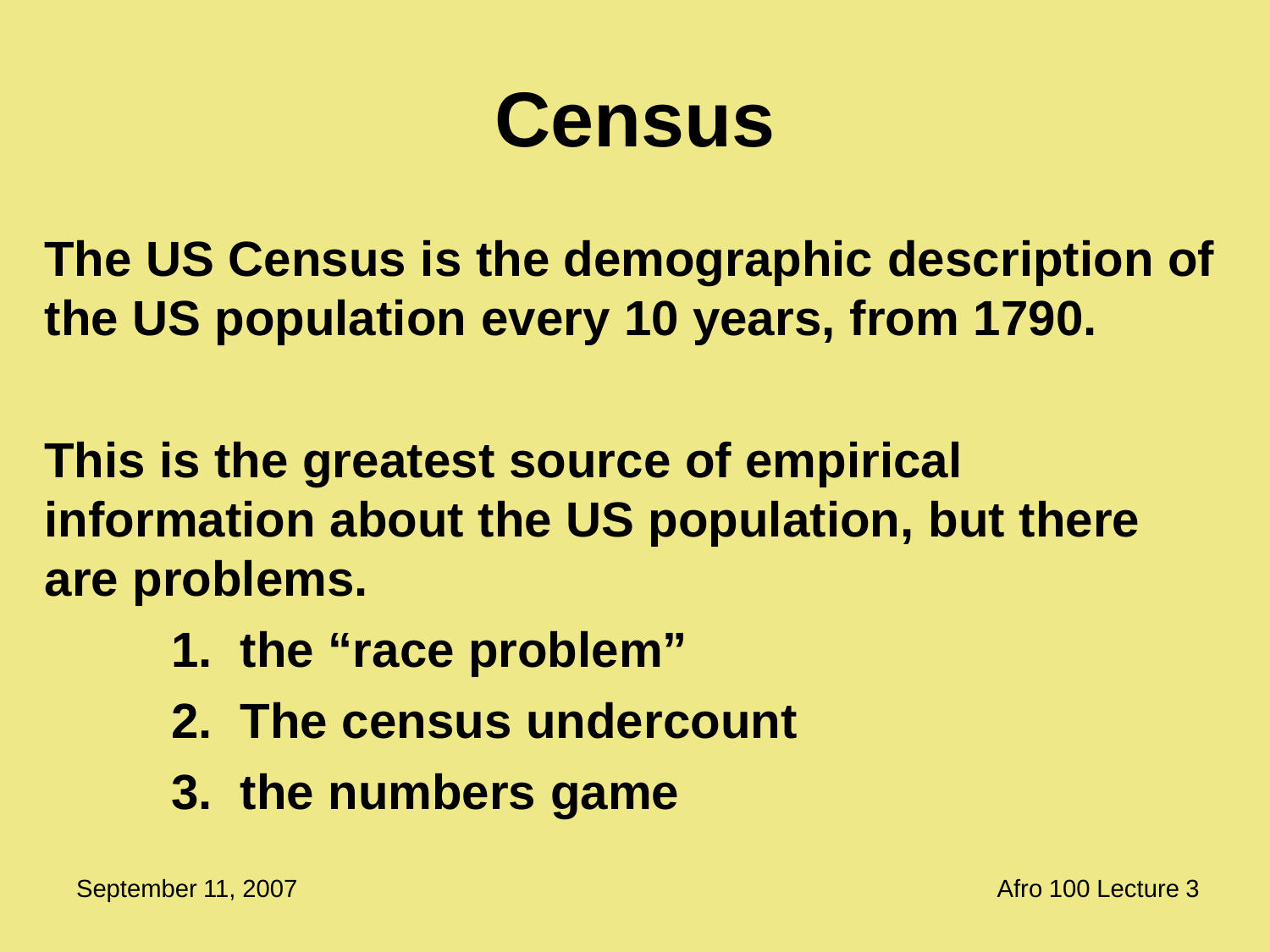| <b>Now being</b>  |
|-------------------|
| tested:           |
| <b>American</b>   |
| <b>Community</b>  |
| <b>Survey</b>     |
| questions         |
| (Is this a        |
| <b>scientific</b> |
| survey?)          |

F

September 11, 2007

| Is Person 1 of Hispanic, Latino, or Spanish origin? |                                                                                                                                                                                                    |  |            |  |                                                                                                                |
|-----------------------------------------------------|----------------------------------------------------------------------------------------------------------------------------------------------------------------------------------------------------|--|------------|--|----------------------------------------------------------------------------------------------------------------|
|                                                     | No, not of Hispanic, Latino, or Spanish origin                                                                                                                                                     |  |            |  |                                                                                                                |
|                                                     | Yes, Mexican, Mexican Am., Chicano                                                                                                                                                                 |  |            |  |                                                                                                                |
|                                                     | Yes, Puerto Rican                                                                                                                                                                                  |  |            |  |                                                                                                                |
|                                                     | Yes, Cuban                                                                                                                                                                                         |  |            |  |                                                                                                                |
|                                                     | Yes, another Hispanic, Latino, or Spanish origin <i>- Print origin, for example,</i><br>Argentinean, Colombian, Dominican, Nicaraguan, Salvadoran, Spaniard,<br>and so on. $\overline{\mathbf{x}}$ |  |            |  |                                                                                                                |
|                                                     |                                                                                                                                                                                                    |  |            |  |                                                                                                                |
|                                                     | <b>What is Person 1's race?</b> Mark (X) one or more boxes.                                                                                                                                        |  |            |  |                                                                                                                |
|                                                     | White                                                                                                                                                                                              |  |            |  |                                                                                                                |
|                                                     | Black, African Am., or Negro                                                                                                                                                                       |  |            |  |                                                                                                                |
|                                                     |                                                                                                                                                                                                    |  |            |  | American Indian or Alaska Native — Print name of enrolled or principal tribe.                                  |
|                                                     |                                                                                                                                                                                                    |  |            |  |                                                                                                                |
|                                                     |                                                                                                                                                                                                    |  |            |  |                                                                                                                |
|                                                     | Asian Indian                                                                                                                                                                                       |  | Japanese   |  | Native Hawaiian                                                                                                |
|                                                     | Chinese                                                                                                                                                                                            |  | Korean     |  | Guamanian or Chamorro                                                                                          |
|                                                     | Filipino                                                                                                                                                                                           |  | Vietnamese |  | Samoan                                                                                                         |
|                                                     | Other Asian - Print race,<br>for example, Hmong,<br>Laotian, Thai, Pakistani,<br>Cambodian, and so on. $\overline{\mathbf{x}}$                                                                     |  |            |  | Other Pacific Islander -<br>Print race, for example,<br>Fijian, Tongan, and<br>so on. $\overline{\mathcal{C}}$ |
|                                                     |                                                                                                                                                                                                    |  |            |  |                                                                                                                |
|                                                     | Some other race - Print race. $\overline{\mathcal{L}}$                                                                                                                                             |  |            |  |                                                                                                                |
|                                                     |                                                                                                                                                                                                    |  |            |  |                                                                                                                |
|                                                     |                                                                                                                                                                                                    |  |            |  |                                                                                                                |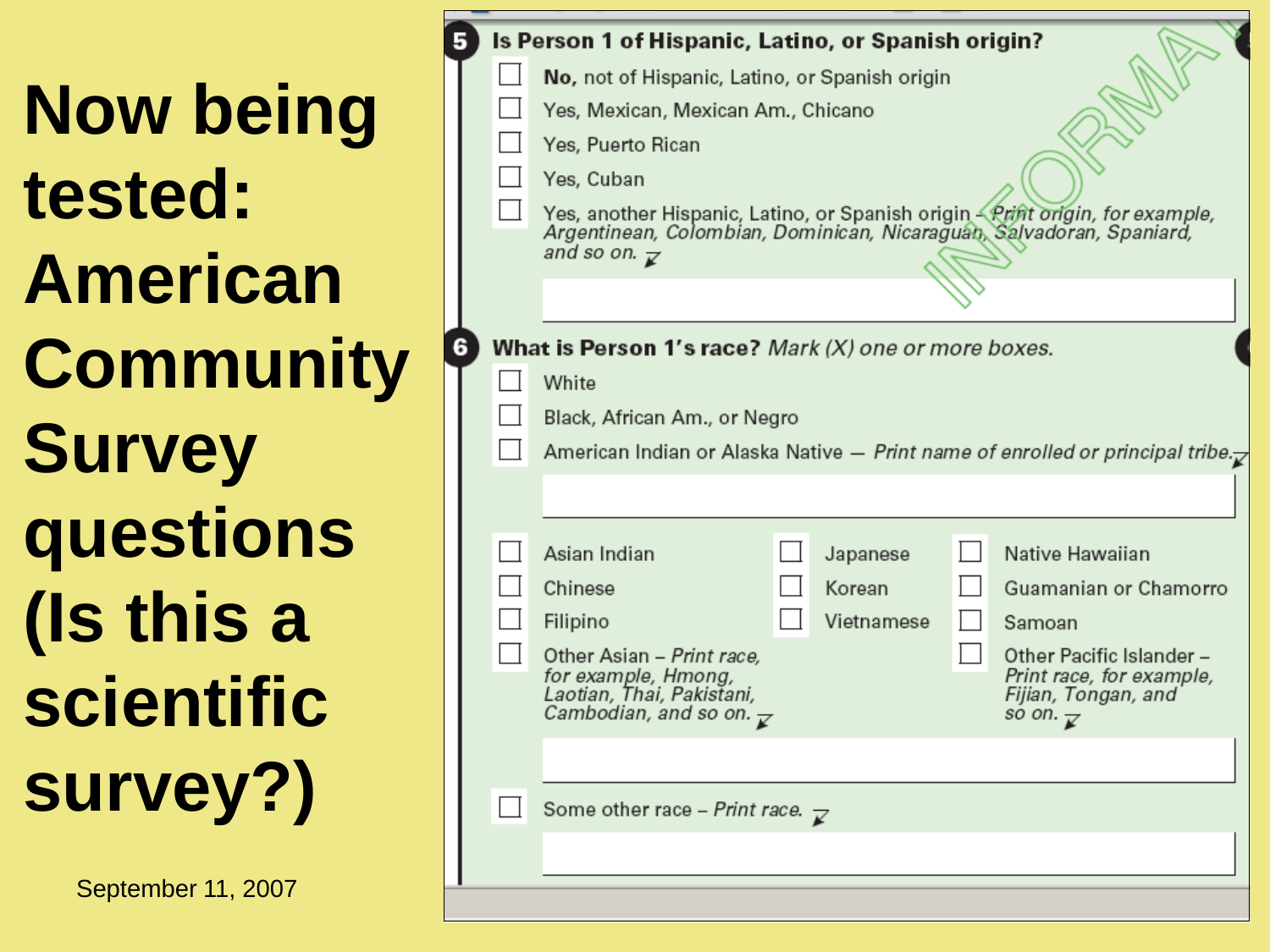## **Census undercount issues**

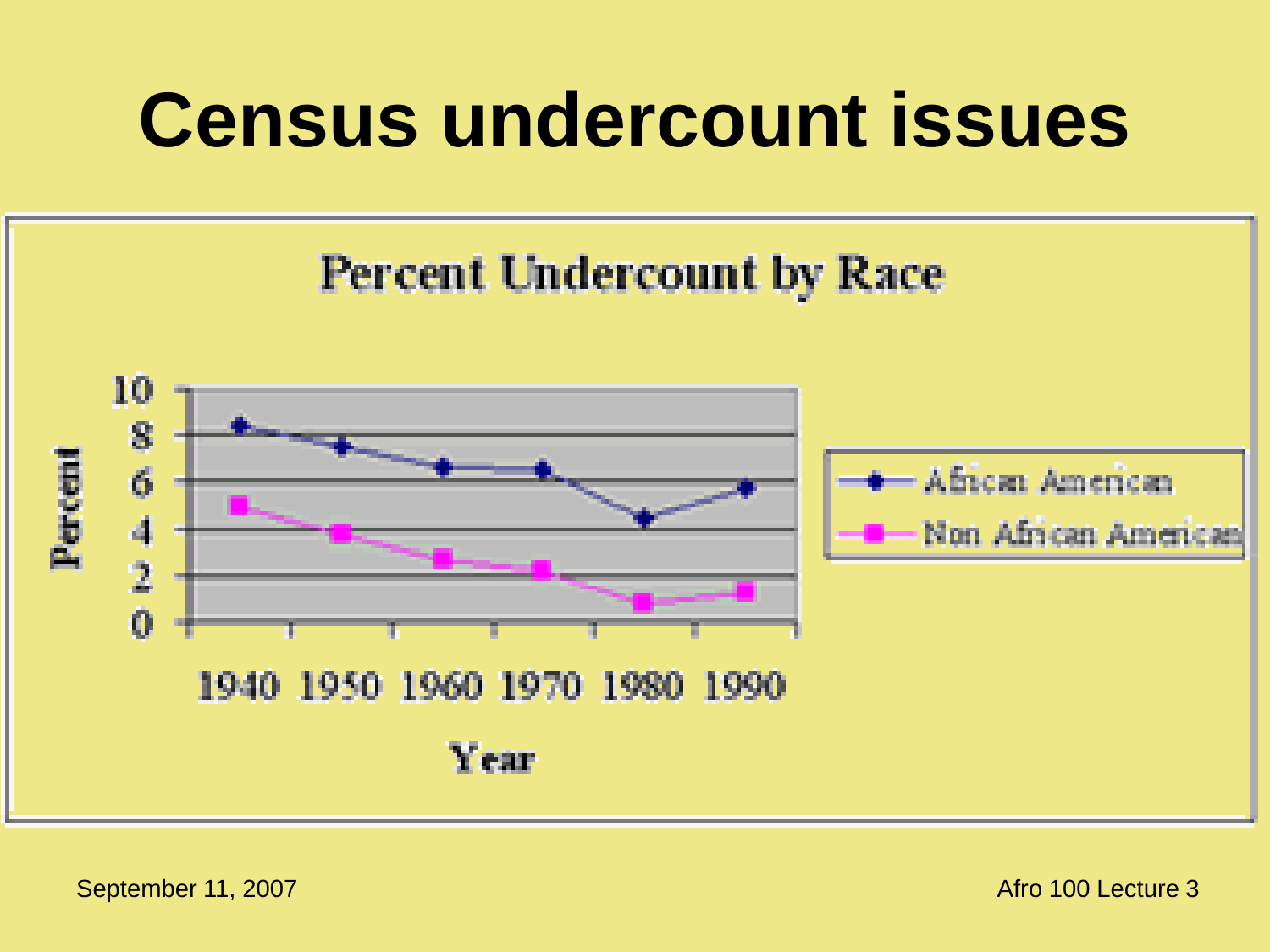### **The Census is a numbers game**

**Literacy – knowledge and use of quantitative data, math and statistics (African Americans score lowest on math)**

**Appropriation – all government expenditures are based on census data (greatest undercount impacts whole cities and states) Apportionment – all governmental units for electoral representation are redrawn based on the goal of equalizing votes (gerrymandering remains a problem)**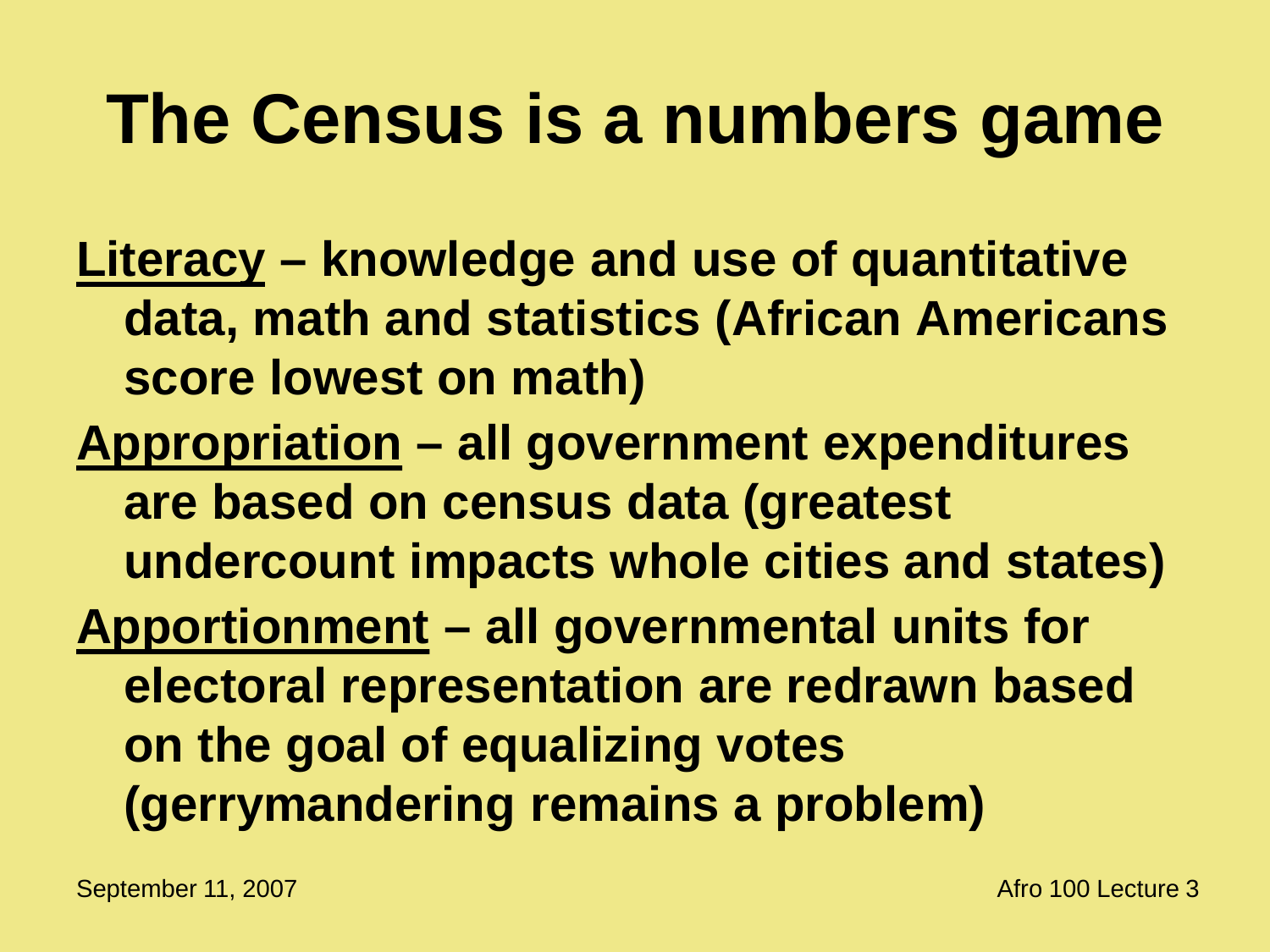## **Household incomes for 2005: Blacks compared with Whites**

| <b>Income</b>   |      | % Black % White | <b>Difference</b> |
|-----------------|------|-----------------|-------------------|
| \$0-9,999       | 17.7 | 7.1             | $+10.6$           |
| $$10K - 24,999$ | 25.7 | 18.4            | $+7.3$            |
| $$25K - 49,999$ | 28.3 | 26.1            | $+2.2$            |
| $$50K - 74,999$ | 14.6 | 18.8            | $-4.2$            |
| \$75K and over  | 13.7 | 29.3            | $-15.6$           |

#### What does Wiki miss by focusing on the middle?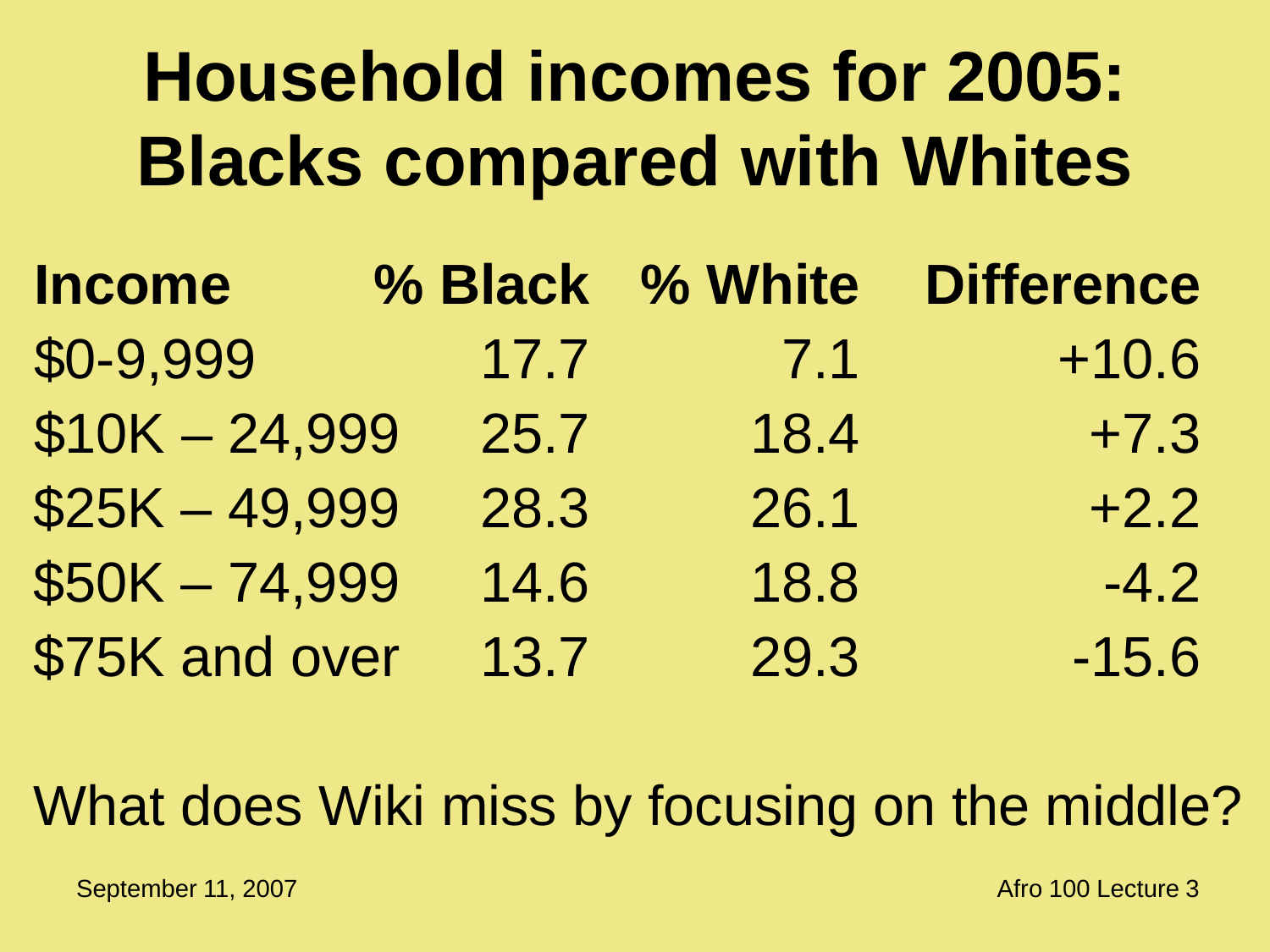## **Educational attainment: Comparing Blacks and Whites**

| <b>Education</b>    | <b>Black</b> |      | <b>White Difference</b> |
|---------------------|--------------|------|-------------------------|
| Less than HS        | 19.4         | 10.0 | $+9.4$                  |
| <b>Less than BA</b> | 82.4         | 69.4 | $+13.0$                 |
| <b>BA or more</b>   | 17.6         | 30.6 | $-13.0$                 |

http://www.census.gov/population/socdemo/race/black/ppl-186/tab7.html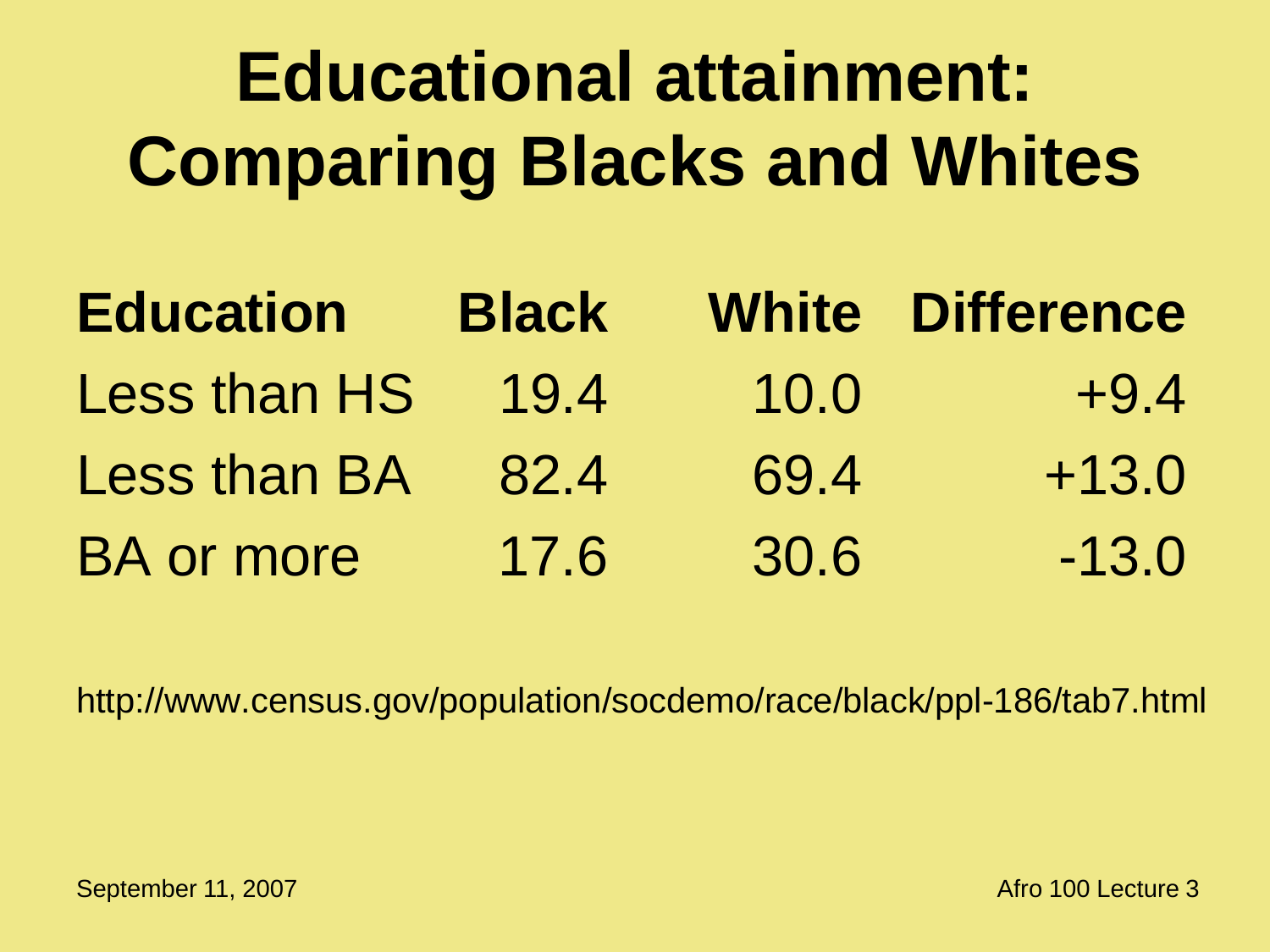## **Occupations of Blacks and Whites**

| <b>Occupation</b>   | <b>White</b> | <b>Black</b> |
|---------------------|--------------|--------------|
| <b>Management</b>   | 16.8         | 9.0          |
| <b>Professional</b> | 22.3         | 17.7         |
| <b>Service</b>      | 13.4         | 24.6         |
| <b>Sales</b>        | 12.4         | 9.2          |
| <b>Clerical</b>     | 14.2         | 16.4         |
| <b>Farming</b>      | 0.5          | 0.4          |
| <b>Construction</b> | 5.4          | 3.4          |
| <b>Repair</b>       | 3.8          | 2.6          |
| <b>Production</b>   | 5.9          | <u>7.6</u>   |
| <b>Transport</b>    | 5.4          | 9.1          |

**Detailed Occupation of the Employed Civilian Population 16 Years and Over: March 2004**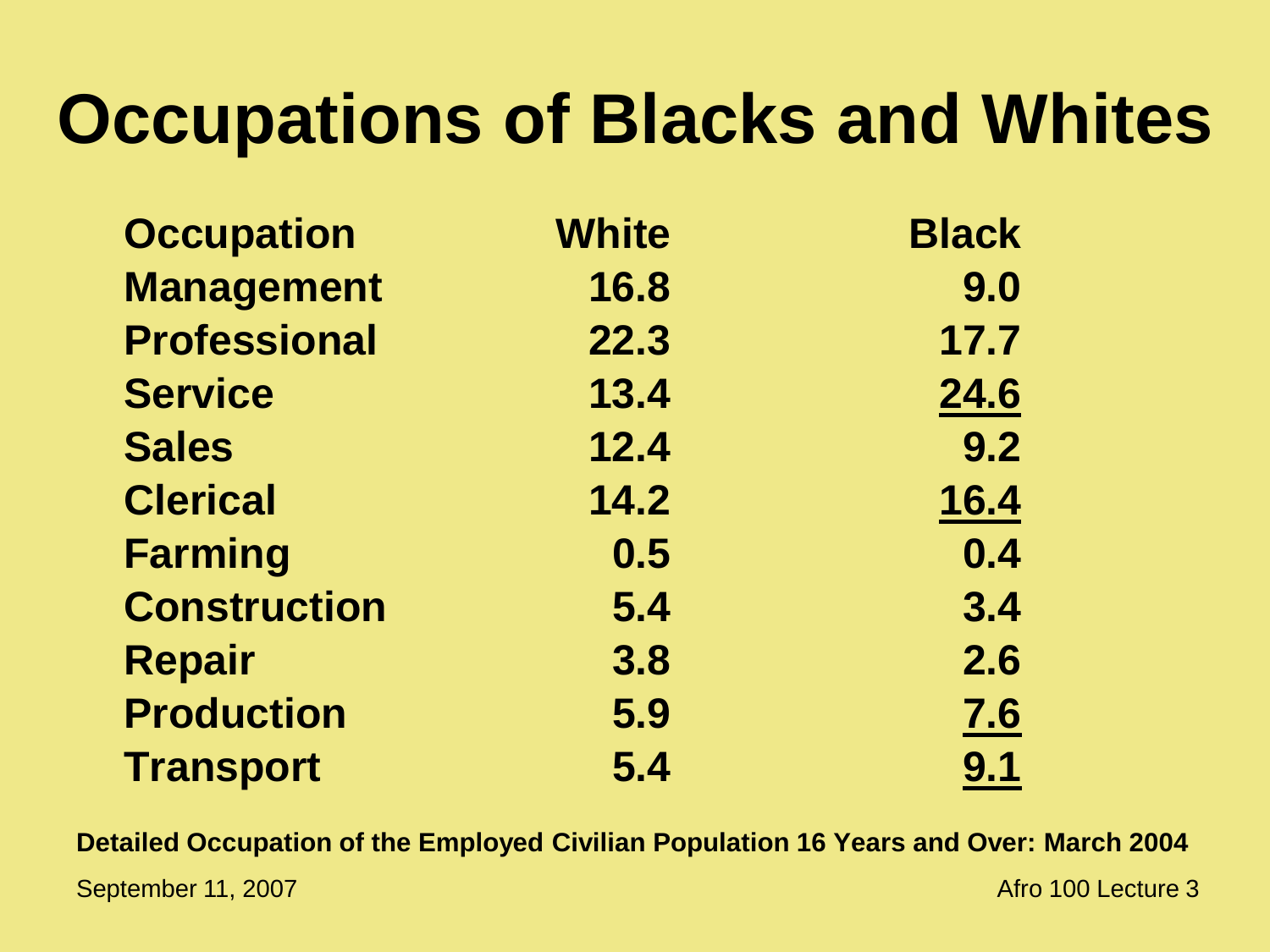## **Who is at the bottom?**

|              |        |      | <b>Ethnicity HH Income % Poverty %Uninsured</b> |
|--------------|--------|------|-------------------------------------------------|
| Asian        | 64,200 | 10.3 | 15.5                                            |
| <b>White</b> | 50,700 | 8.2  | 10.8                                            |
| Latino       | 37,800 | 20.6 | 34.1                                            |
| <b>Black</b> | 32,000 | 24.3 | 20.5                                            |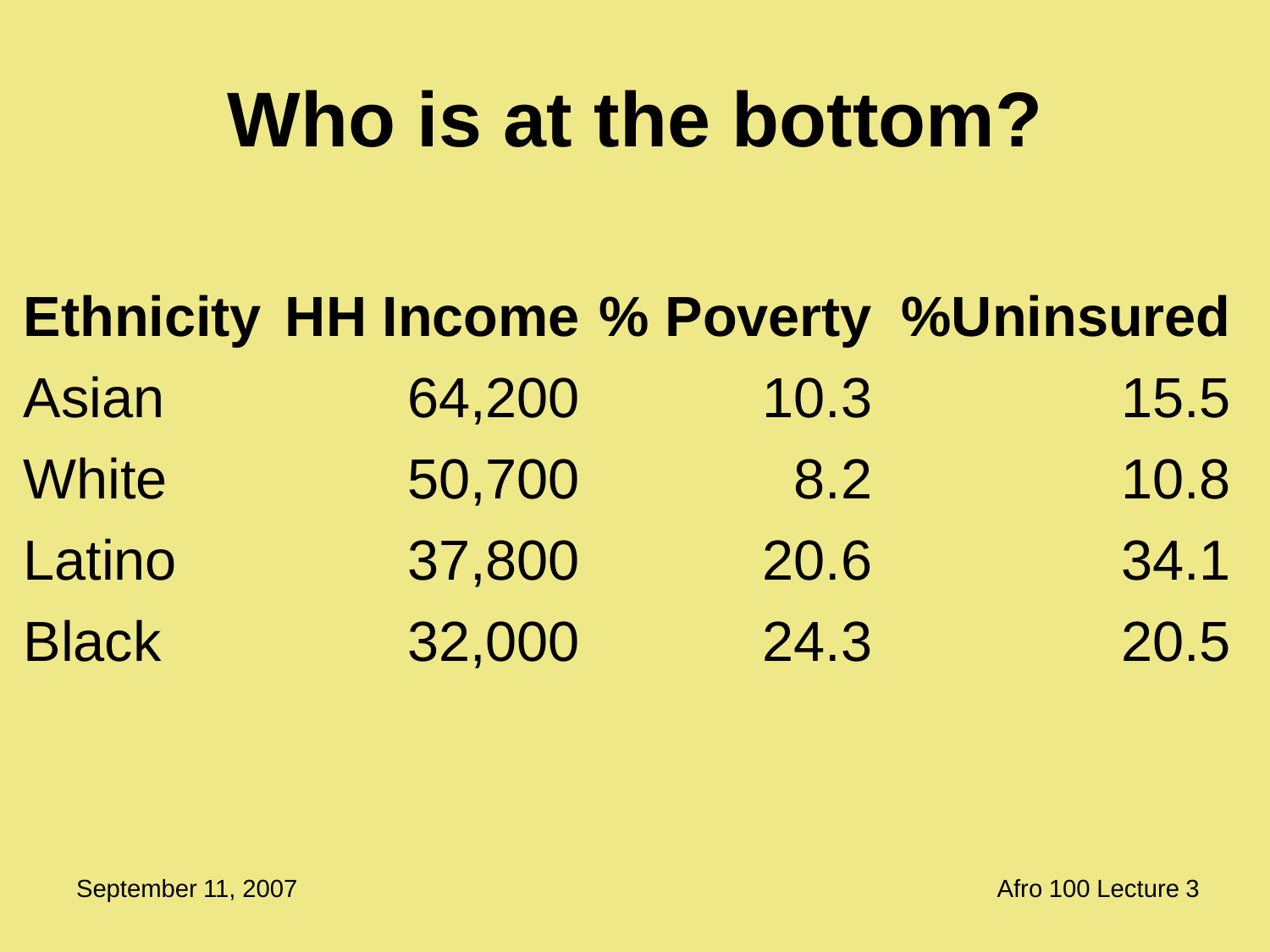## **2010 US Census**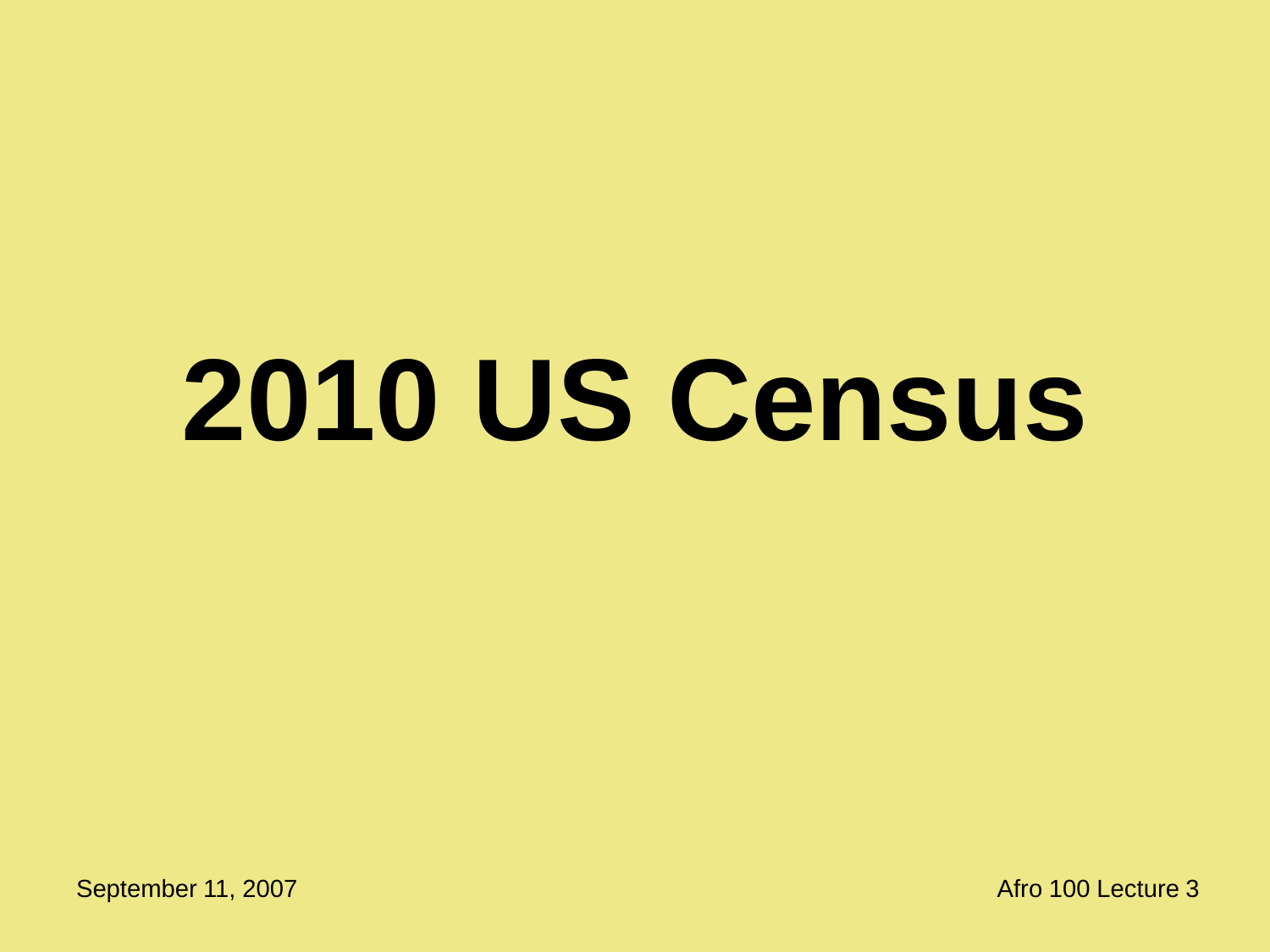## **Class and identity: your essay topic**

- 1. Class is a historical and contemporary structure that society has been organized around, and everyone lives in a class context and expresses their class identity.
- 2. Every individual is unique.
- 3. We all have examples where our expectations have been correct and when we have been wrong.
- 4. How can we be smart, but without prejudice?